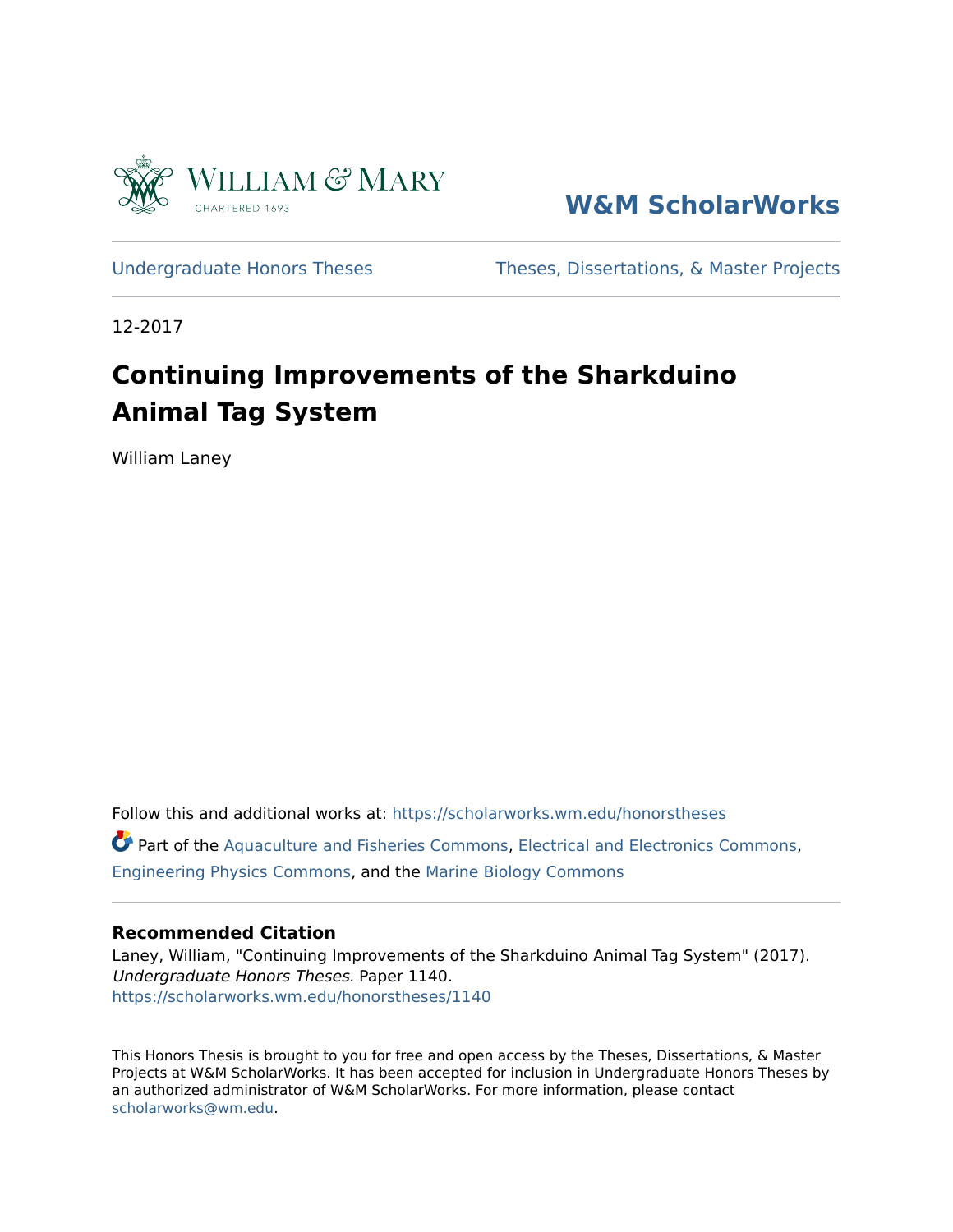### Continuing Improvements of the Sharkduino Animal Tag System

A thesis submitted in partial fulfillment of the requirement for the degree of Bachelor of Science with Honors in Physics from the College of William and Mary in Virginia

by

William E. Laney

Accepted for Honors

Advisor: Prof. Wouter Deconinck

Prof. Kevin C. Weng

Prof. William E. Cooke

Prof. Gina L. Hoatson

Williamsburg, Virginia December 2017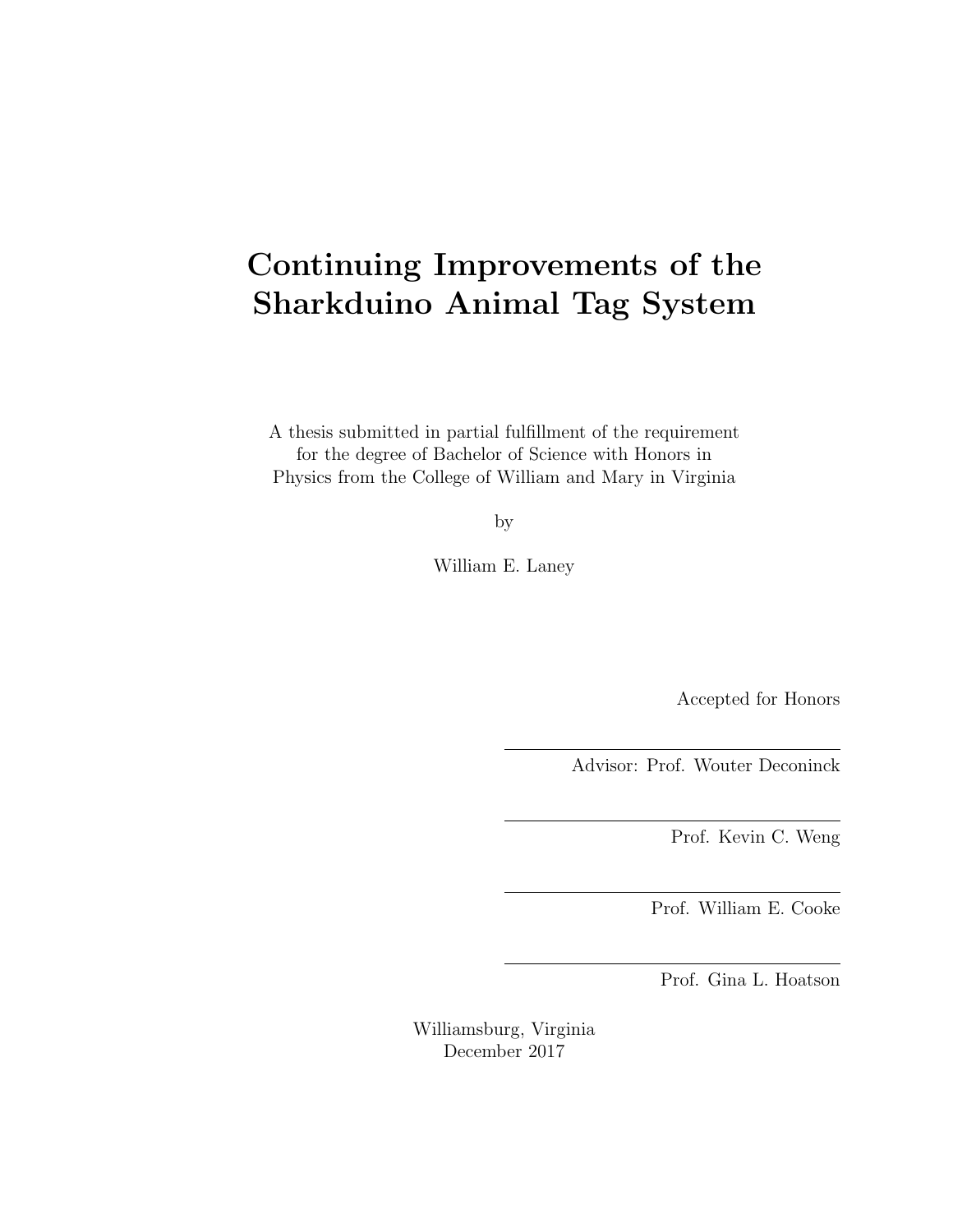## **Contents**

|                 |                              | Acknowledgments                                                                                 | iii         |  |
|-----------------|------------------------------|-------------------------------------------------------------------------------------------------|-------------|--|
|                 |                              | List of Figures                                                                                 | iv          |  |
|                 |                              | List of Tables                                                                                  | V           |  |
|                 | Abstract                     |                                                                                                 | $\mathbf v$ |  |
| 1               | Introduction<br>$\mathbf{1}$ |                                                                                                 |             |  |
| $\overline{2}$  |                              | <b>Previous Work</b>                                                                            | 3           |  |
|                 | 2.1                          | Sharkduino V1.0 $\dots \dots \dots \dots \dots \dots \dots \dots \dots \dots \dots \dots \dots$ | 3           |  |
|                 | 2.2                          |                                                                                                 | 6           |  |
| 3               |                              | Design Revisions and Sharkduino V2.0 to V2.1                                                    | 8           |  |
|                 | 3.1                          | Sharkduino V2.0 Assembly $\ldots \ldots \ldots \ldots \ldots \ldots \ldots \ldots \ldots$       | 8           |  |
|                 | 3.2                          |                                                                                                 | 9           |  |
| 4               |                              | Rapid waterproofing                                                                             | 11          |  |
|                 | 4.1                          |                                                                                                 | 12          |  |
|                 | 4.2                          |                                                                                                 | 13          |  |
| $5\overline{)}$ |                              | LiPo charging issues and load sharing                                                           | 16          |  |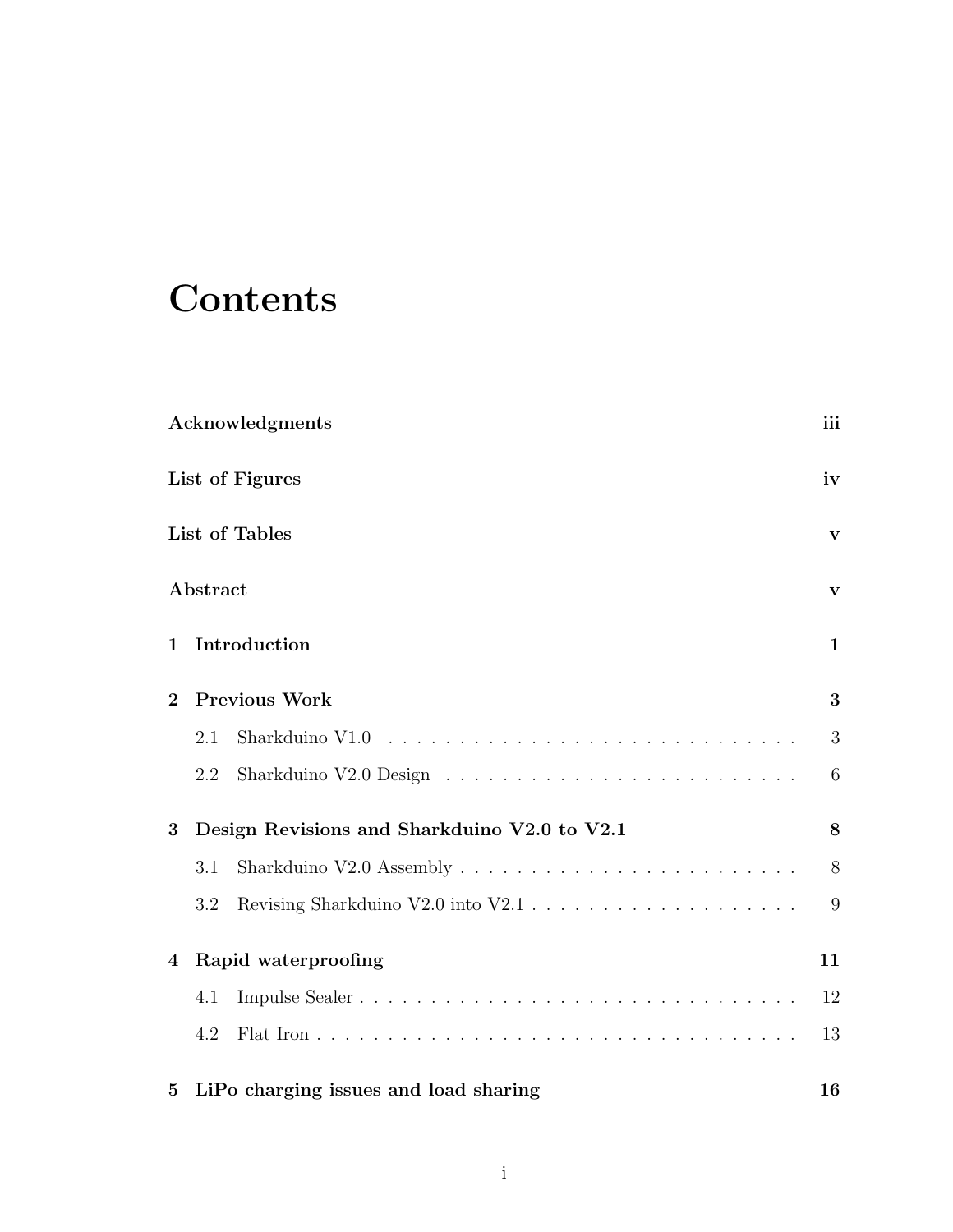|                | 5.1 |                                      | -16 |
|----------------|-----|--------------------------------------|-----|
|                | 5.2 |                                      |     |
|                |     |                                      | 18  |
| 6              |     | <b>Sharkduino Batch Assembly</b>     | 20  |
|                |     |                                      | 20  |
|                | 6.2 |                                      | 23  |
| $7\phantom{.}$ |     | <b>Battery Life Characterisation</b> | 26  |
| 8              |     | Conclusion                           | 30  |
|                |     |                                      | 30  |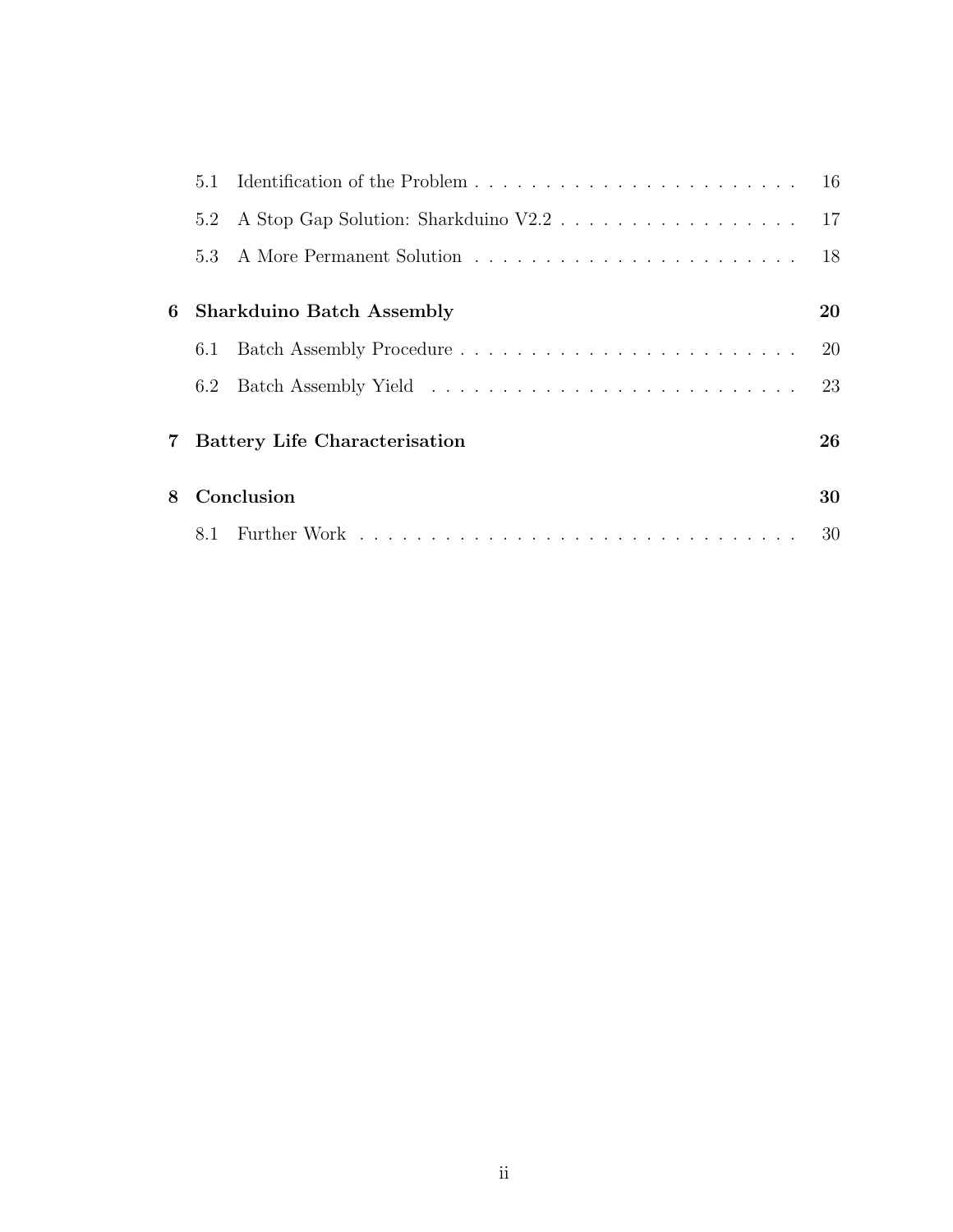### <span id="page-4-0"></span>Acknowledgments

First and foremost, I would like to express my sincere gratitude to my major advisor Prof. Wouter Deconinck and my VIMS advisor Kevin Weng for their continuous support of my research, and for their patience, motivation, enthusiasm, and immense knowledge. Their guidance helped me in all aspects of research and writing of this thesis.

I would like to thank my labmates Abby Bilenkin, Ben Powell, Dara Kharabi, Hanqiu Peng, and Seanna Nam for all of their help and insight, and for tolerating my meetings.

Finally I would like to thank my family: my parents Judy and Hyrum, and my brother Joshua for supporting me in every aspect of my life.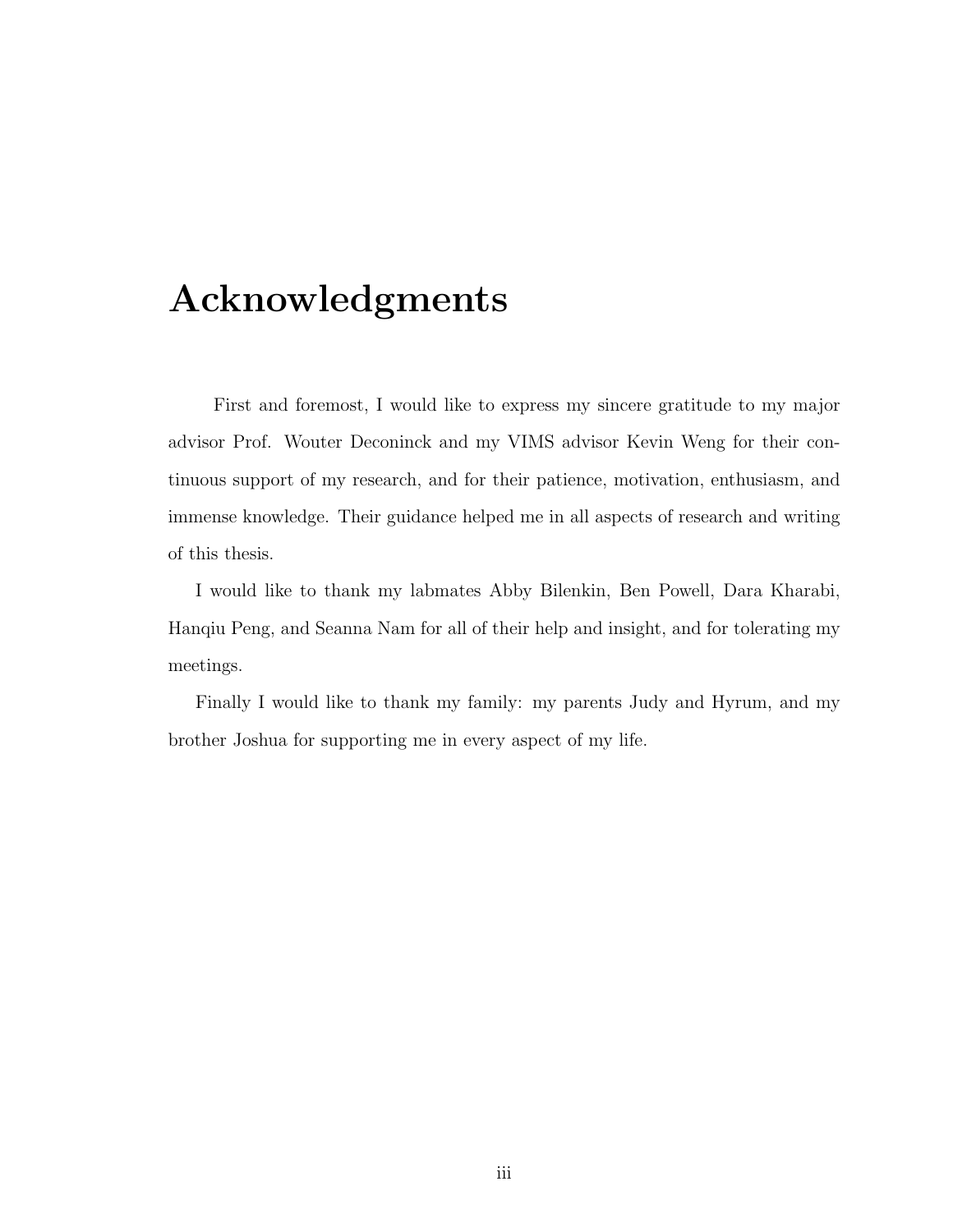## <span id="page-5-0"></span>List of Figures

| 2.1 | Sharkduino V1.0 $\dots \dots \dots \dots \dots \dots \dots \dots \dots \dots \dots \dots \dots$ |    |
|-----|-------------------------------------------------------------------------------------------------|----|
| 2.2 |                                                                                                 |    |
| 3.1 |                                                                                                 |    |
| 4.1 |                                                                                                 | 13 |
| 4.2 |                                                                                                 | 14 |
| 4.3 |                                                                                                 | 15 |
| 5.1 |                                                                                                 | 18 |
| 6.1 |                                                                                                 | 22 |
| 6.2 |                                                                                                 | 24 |
| 6.3 |                                                                                                 |    |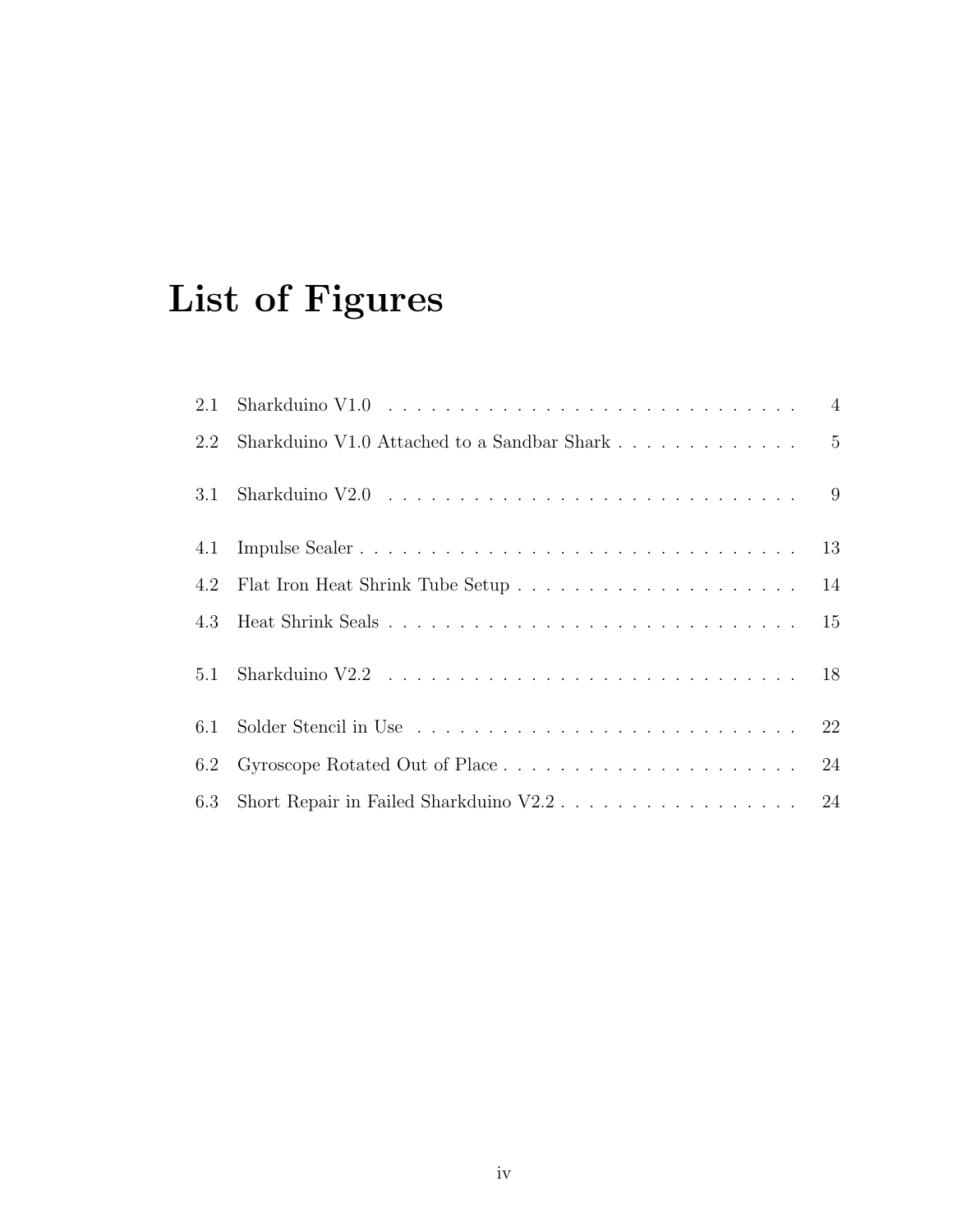## <span id="page-6-0"></span>List of Tables

| 7.2 Sharkduino Battery Tests with V2.2f removed 28 |  |
|----------------------------------------------------|--|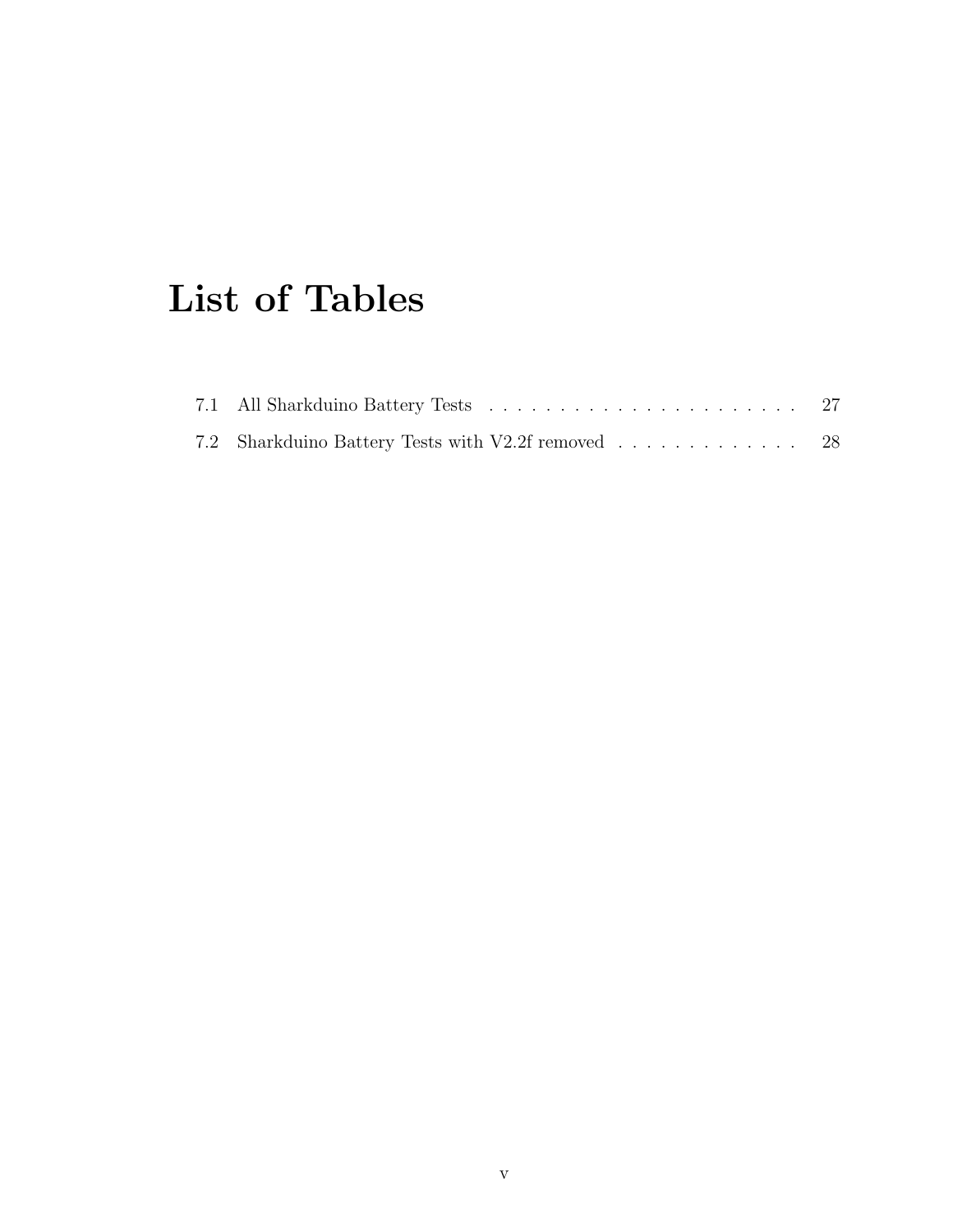#### Abstract

Much about the movement and habits of marine animals is still unknown. This information can be found for terrestrial animals through direct observation or video surveillance; however, these optical methods are not effective in aquatic environments. To circumvent this problem, researchers "tag" aquatic animals with small sensor systems that record data about the animals movements. The researchers then recover the tag and use signal analysis to draw conclusions about the habits of the animal. Unfortunately, commercially available tags are expensive and most can only be used once. We created an inexpensive and reusable tag to be used on sandbar sharks held in captivity at the Virginia Institute of Marine Science (VIMS) and VIMS Eastern Shore Lab (ESL). The tag consists of a three-axis accelerometer and a three-axis gyroscope for movement information as well as a real time clock (RTC) for timing. The data is written to microSD card. This is all run through a 3.3V Arduino Pro Mini microcontroller and powered by a lithium ion polymer (LiPo) battery. Initial prototypes were built using commercially available components connected through point-to-point wired connections. While creating the prototype, size, form factor, and power consumption were serious concerns. Once it was confirmed that these prototypes functioned as expected, we created custom printed circuit boards (PCBs) in order to condense the tag into a smaller package for deployment. Work then proceeded to refine and improve the PCBs both in terms of form factor and power efficiency.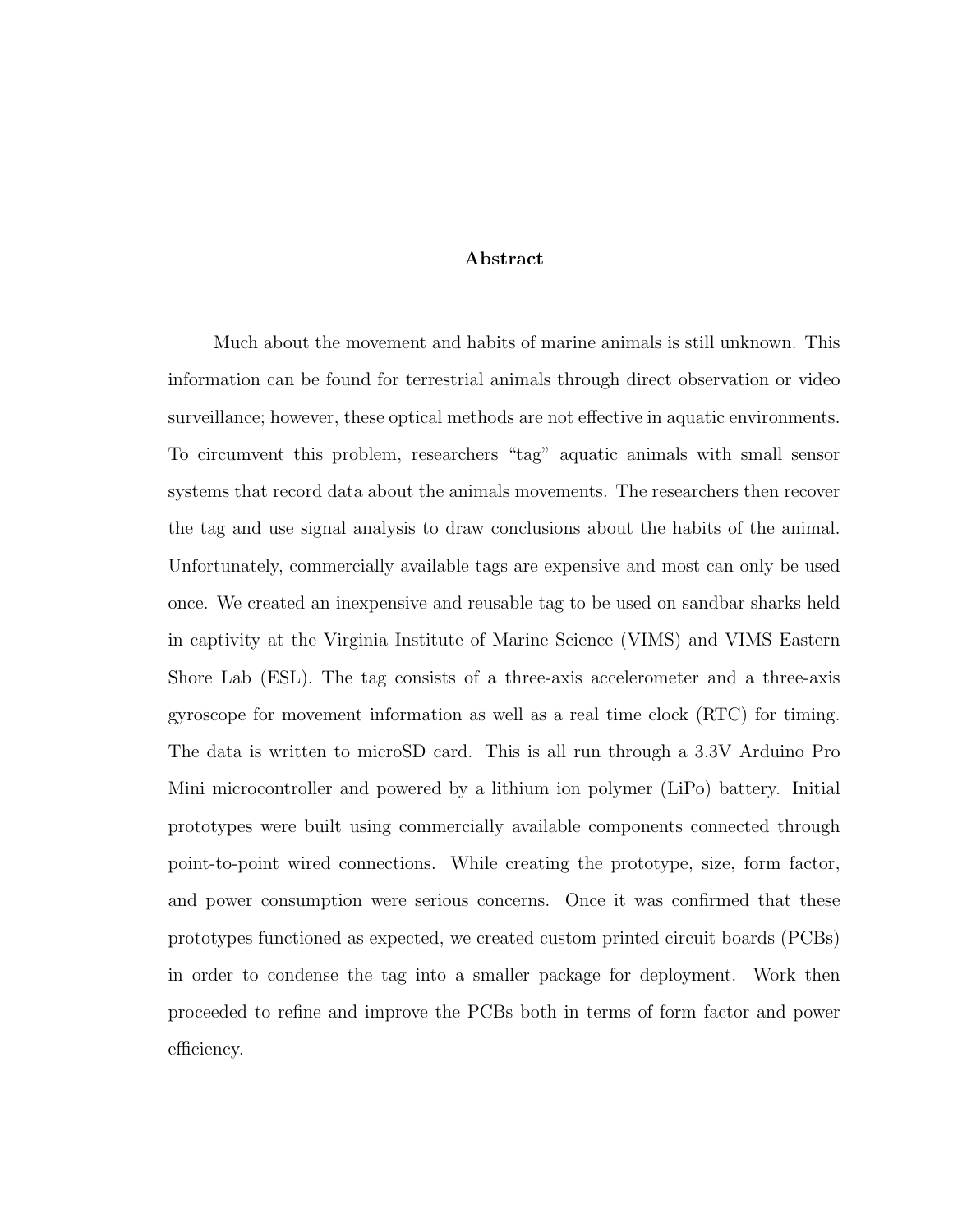# <span id="page-8-0"></span>Chapter 1 Introduction

The purpose of this project was to create a cheap and versatile underwater animal tag. Originally the tag was intended to act primarily as an accelerometer with water pressure and temperature reading capabilities. We later decided to expand the system to incorporate a gyroscope. This gives more detailed information about the movement of the animal. The tag was designed for use primarily on sandbar sharks (Carcharhinus plumbeus) in the Chesapeake Bay; however we attempted to design it in such a way to make it widely applicable to many different types of aquatic animals in varied environments. In addition to needing to function underwater, the tag has been designed to minimize power usage, memory usage, size, and weight. This was done both to maximize the deployment time of the tag and to minimize its interference with the animal's behavior and habits.

Tags such as these already exist commercially; however they are expensive, costing hundreds to thousands of dollars. Additionally, most are single-use because they do not have rechargeable batteries. This project hopes to overcome both of these limitations by creating a tag that can be reused and is available at a lower price point than that of commercially available tags.

Work has additionally been done to devise procedures for rapid waterproofing of the tags for use on live animals in captivity. It is important to have a reliable way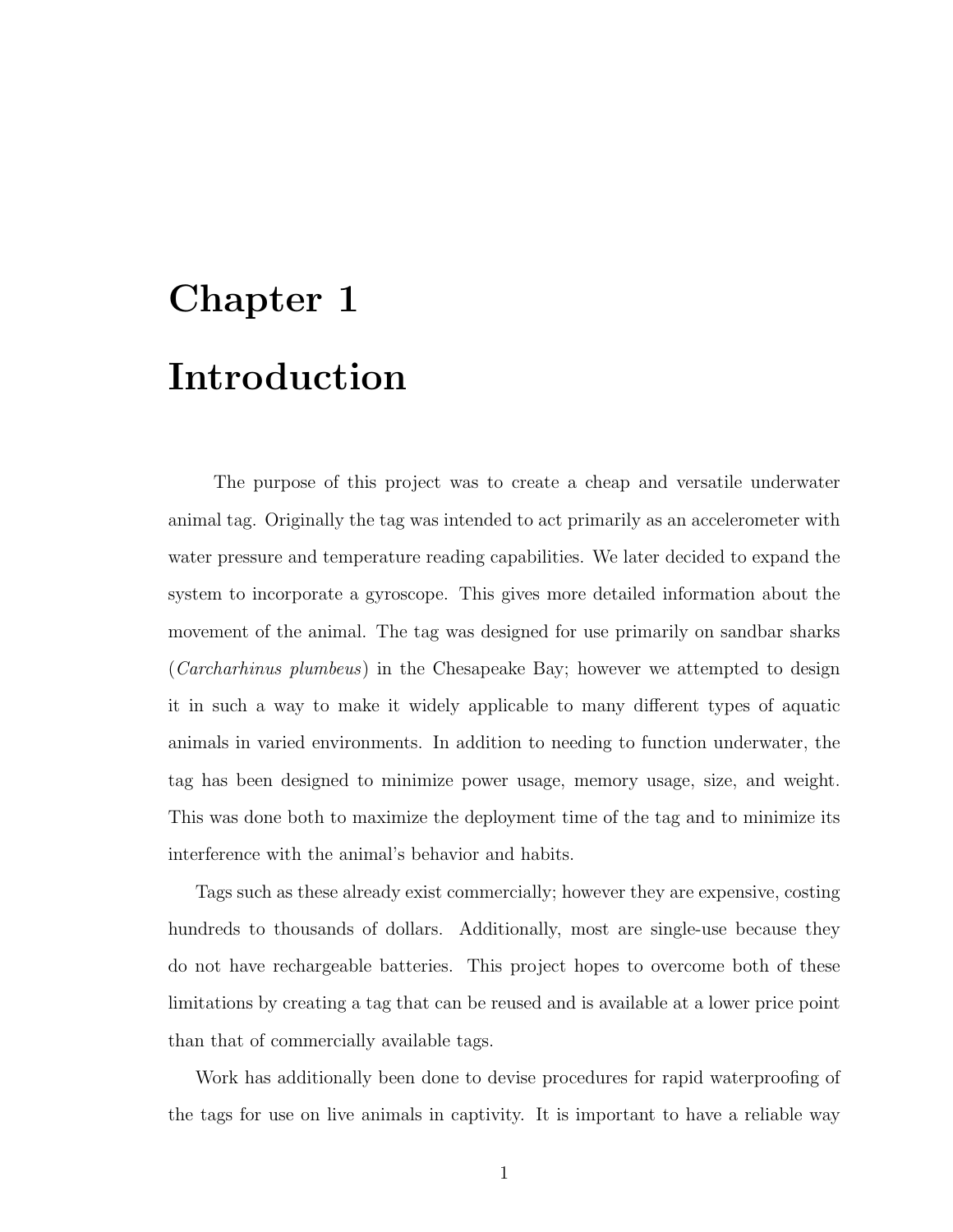to test new tag hardware on animals without expending the time and effort that would be required to waterproof a tag in a way that would be adequate for long term deployments in the wild.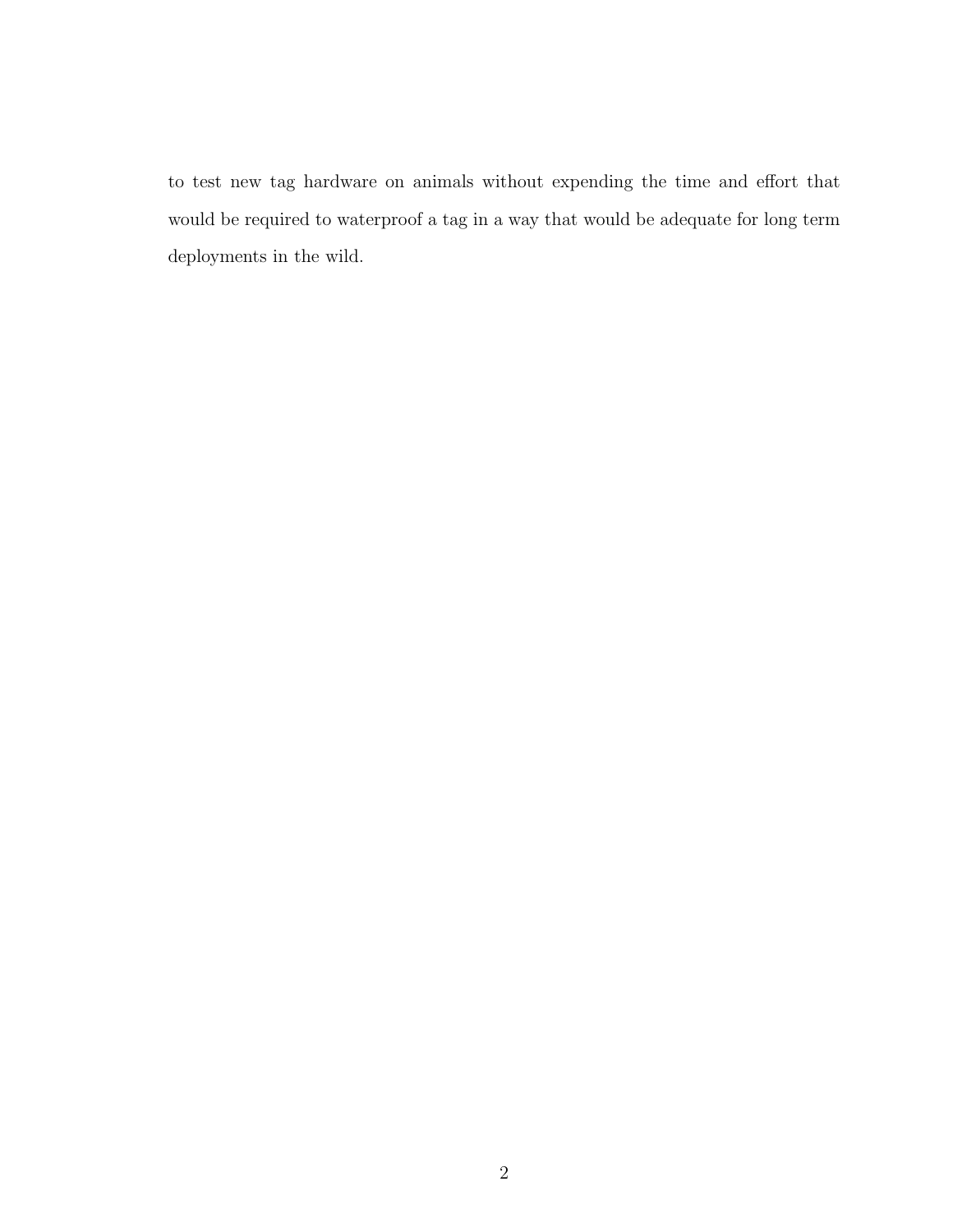# <span id="page-10-0"></span>Chapter 2 Previous Work

#### <span id="page-10-1"></span>2.1 Sharkduino V1.0

During the summer of 2016 work was done to move the Sharkduino system from prototypes on solderable breadboards onto a custom printed circuit board (PCB) designed in house. This was successfully completed. This first PCB design was dubbed Sharkduino V1.0. It consisted of a 3.3V Arduino Pro Mini microcontroller stacked on top of two PCB boards. The top board, designated Layer 1, had a MM8452 3-axis accelerometer, a L3GD20H 3-axis gyroscope, and a push-push type microSD card slot [\[1\]](#page-39-0), [\[2\]](#page-39-1). The second PCB board (Layer 2) had a DS3234 real time-clock (RTC), a MCP7381 lithium polymer (LiPo) battery charger, a microUSB port, and a JST connector [\[3\]](#page-39-2), [\[4\]](#page-39-3). The JST connector was used to connect a LiPo battery to the board and the microUSB charged the LiPo without the need to unplug it. Layer 2 was designed to stack underneath both Layer 1 and the Arduino. Finally a Layer 3 board was built, but it did not follow the stacking design of the other two layers. It consisted of an MS5803-14BA pressure sensor and a TMP102 temperature sensor [\[5\]](#page-39-4), [\[6\]](#page-39-5). Since these sensors would be exposed directly to the water, they were put on their own small board, which could be physically isolated from the rest of the system. This simplified the construction of waterproofing for the system.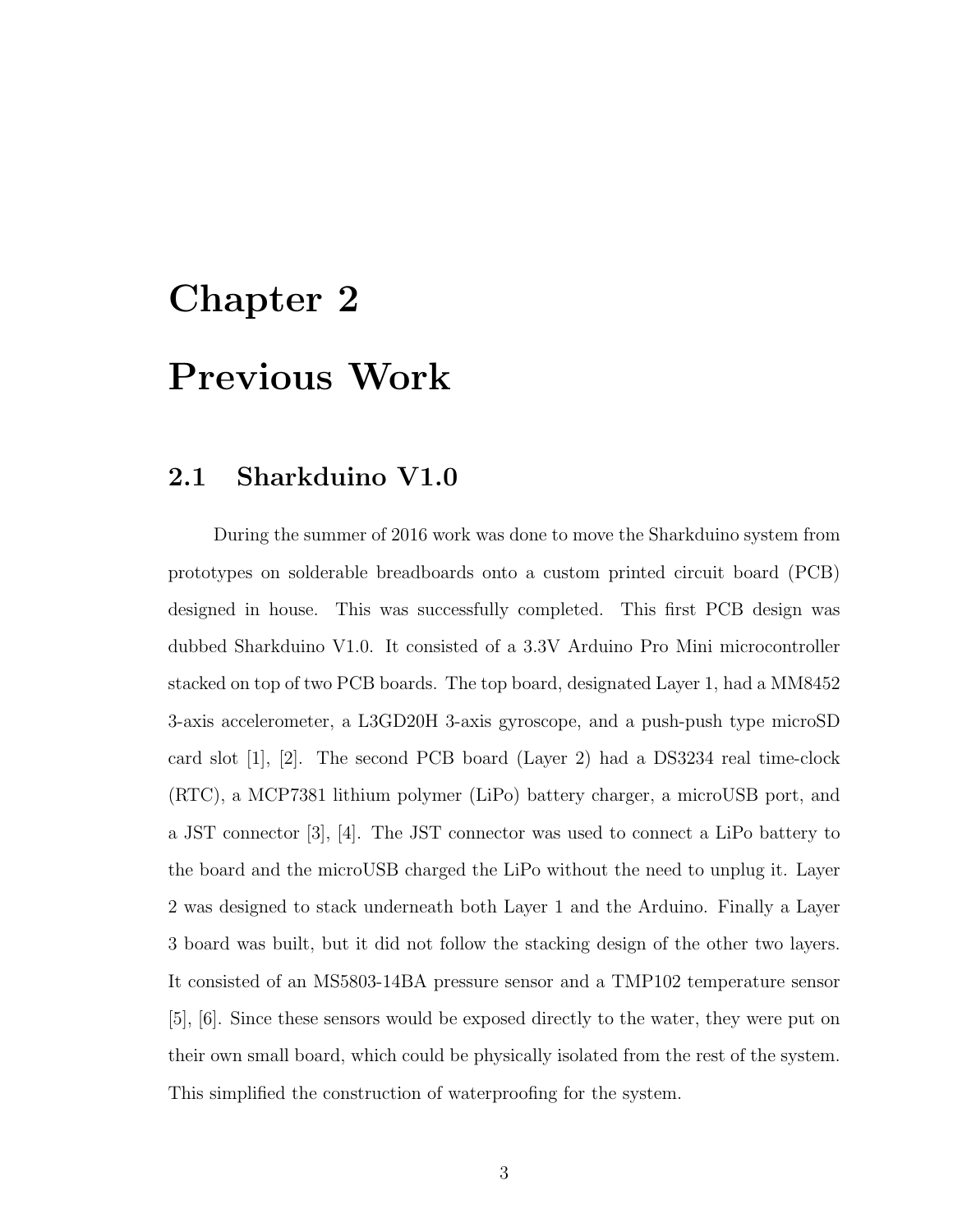This stacking design gave the system a cube-like form factor which helped to minimize the size of it in all three dimensions. The size of the device was approximately 50x18x22mm, not including the battery (Figure [2.1\)](#page-11-0). The size of the battery is chosen to be the largest possible without the device becoming too large or heavy, which could interfere with the animal's behavior [\[7\]](#page-39-6).

<span id="page-11-0"></span>

Figure 2.1: Sharkduino V1.0

After the design work was completed, we built two Sharkduino V1.0s. We deployed them on sandbar sharks at the Virginia Institute of Marine Science (VIMS) Eastern Shore Lab (ESL) in Wachapreague, Virginia. These animals were caught in the wild and held in captivity in a large tank at the ESL. An image of the tag on an animal at the ESL can be seen in Figure [2.2.](#page-12-0)

Through the assembly and subsequent deployment of the systems, we identified both flaws and desired improvements in the design. First we found that the charging circuit for the LiPo battery did not work properly. The primary cause of this problem was that the microUSB port was not firmly attached to the board by the solder alone. This caused it to become detached from the board due to the force used to remove the plug from the port. We mitigated this issue on the second Sharkduino V1.0 that we assembled by placing hot glue around the connector, and attempting to be more gentle when plugging and unplugging from the port. This did not fix the charging circuit problems, however, as we found that the indicator light emitting diode (LED)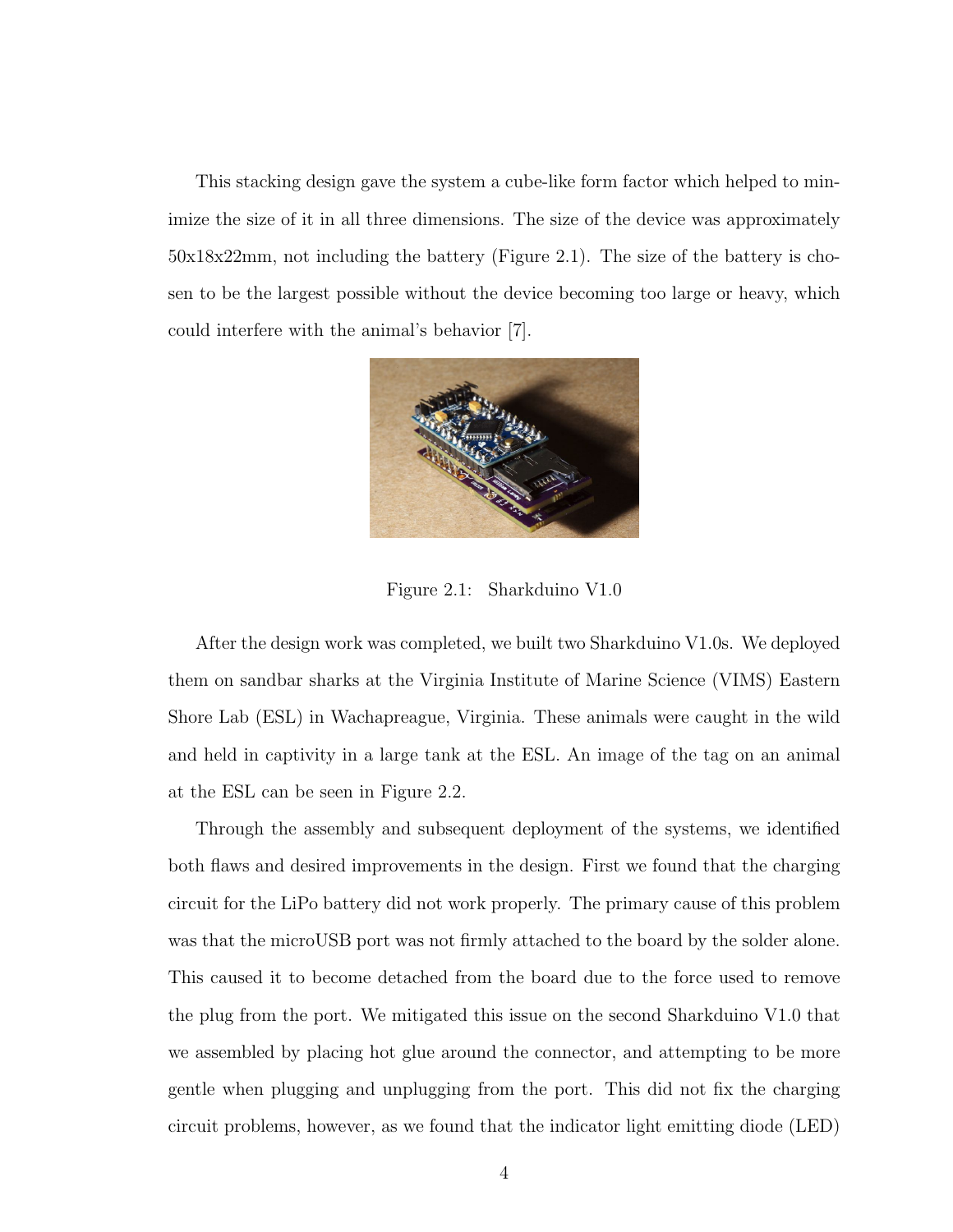attached to the charging circuit would not turn on. This made it impossible to determine when the battery was fully charged without disconnecting it from the system. We believed that the problem was caused by the LED itself and not by the circuit, as the circuit was adapted from a known good design. We were not able, however, to continue to troubleshoot the charging circuitry at that time. The reason for this was that we were under significant time constraints due to the release schedule of the animals, and the charging circuitry was not integral to the data recording capabilities of the device. It was possible to charge the battery off board and plug it in, so we used that workaround. We did examine the charging circuit more closely later; a more in-depth analysis of the problems related to it is presented in Chapter [5.](#page-23-0)



Figure 2.2: Sharkduino V1.0 Attached to a Sandbar Shark Animal research was conducted under IACUC-2016-03-21-11000-kcweng

<span id="page-12-0"></span>Another problem that we knew about before deployment was battery life. From our preliminary tests and calculations on data sheets it appeared that we would only be able to record data for 2-3 days. This was less time than what is required for deployment in the wild, since the animals behave atypically for 2-3 days after being tagged. The possible solutions to this, without new design work, would be use a larger battery or to program the device to not turn on until a few days after it was deployed.

The remainder of the issues we discovered with the device were found during the deployments on animals. The first and most serious of these was that the microSD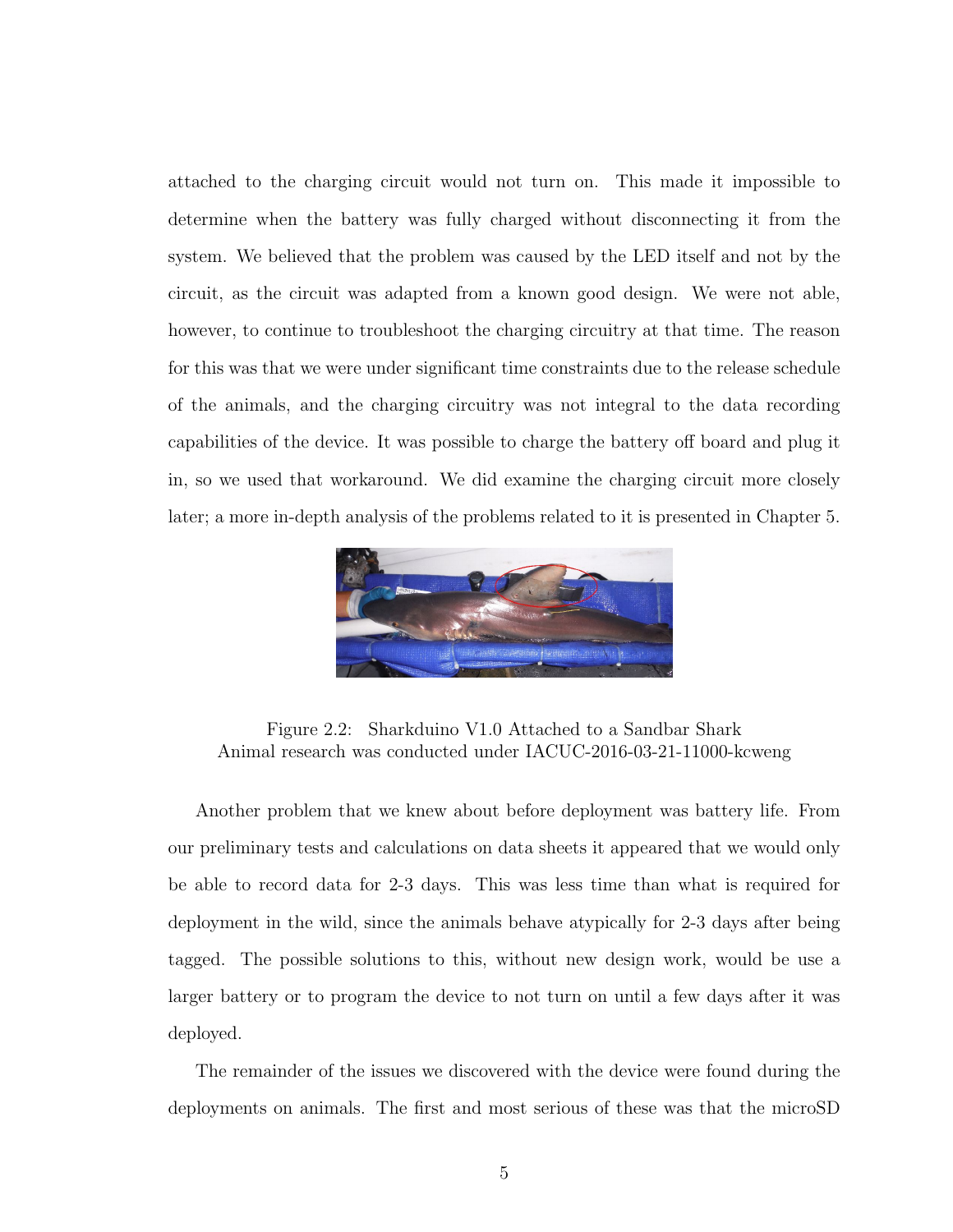card could easily be ejected from the slot while the tag was attached to the animal. Once this happened no more data would be collected because there was nowhere to store the data. This prevented us from acquiring long data sets of animal movement. The longer the device was on the animal, the higher the chance that the card would become dislodged. This issue was caused by the type of microSD card slot we were using, and the placement of the slot on the board.

The next issue we found had to do with the solder holding the two layers and the Arduino together joints on the board. The joints presented sharp edges that could puncture the heat shrink tubing that we were using as waterproofing. We mitigated this issue by covering the device in electrical tape. The waterproofing procedure will be discussed in greater depth in Chapter [4.](#page-18-0)

Finally we found that the form factor of the device was not ideal. The device was tall and thin. This made it stick far off the fin of the animal, interfering too much with the animals swimming pattern. We determined that it would be better for the device to shorter and wider [\[8\]](#page-39-7).

#### <span id="page-13-0"></span>2.2 Sharkduino V2.0 Design

Based on what we found over the summer, work began in Fall 2016 to improve the design. We identified a new gyroscope, the FXAS21002 3-axis gyroscope, that would cut the power consumption of the system by nearly 50%, and created prototype designs for it [\[9\]](#page-39-8). We also purchased a wide variety of new microSD card slots to test. We then determined which ones would hold the microSD card most firmly while still giving good access to the card, even after possible waterproofing. Additionally we identified and created designs for a new RTC (the DS1339B) that was significantly smaller than our previous one, and used the  $I^2C$  communication protocol [\[10\]](#page-39-9). This put all the components, except the microSD card (which uses SPI) onto the same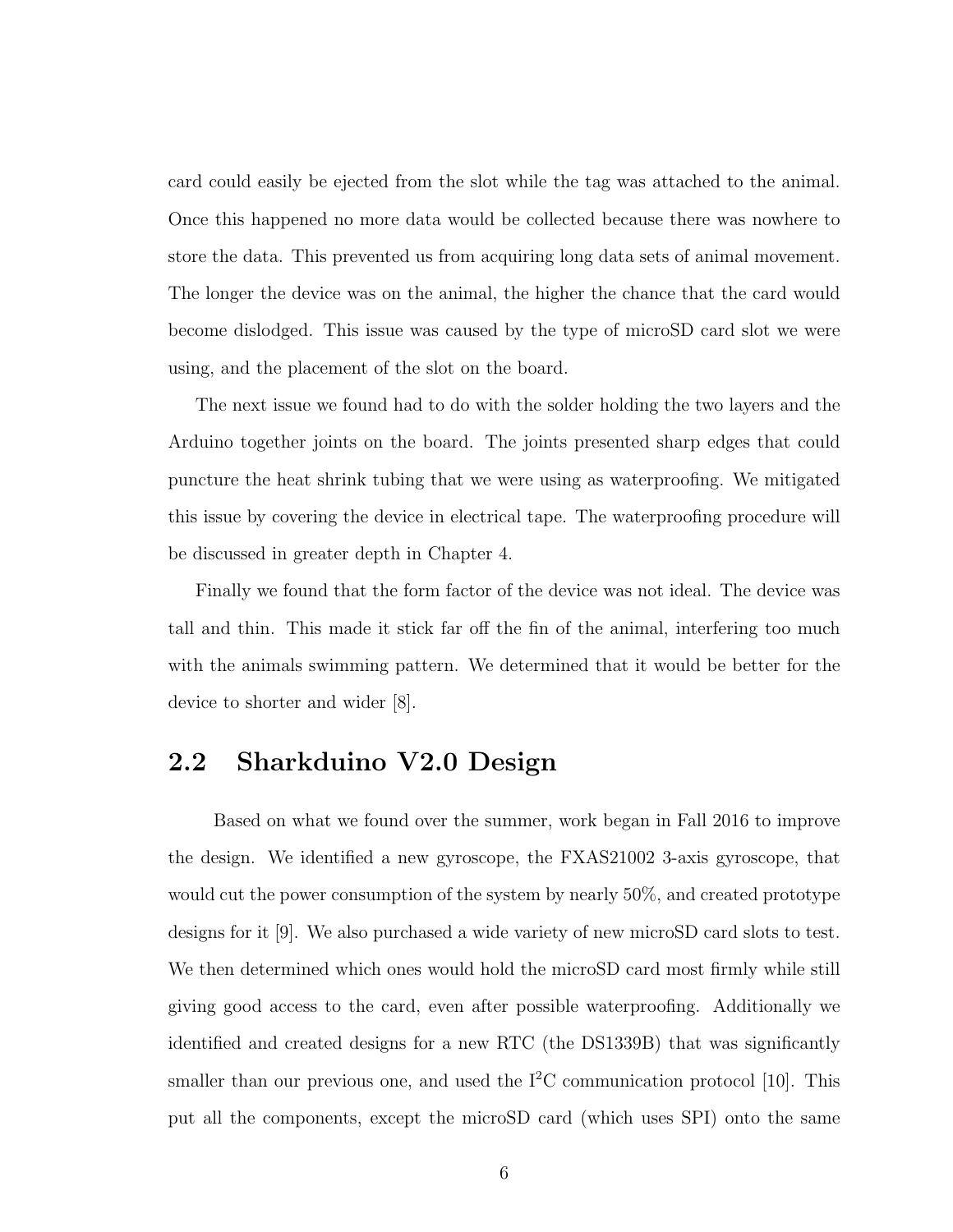protocol. This simplified our code base. These changes culminated in creating the design for a new Sharkduino system with a new form factor. The PCB boards for this new system were ordered at the end of the Fall 2016 semester.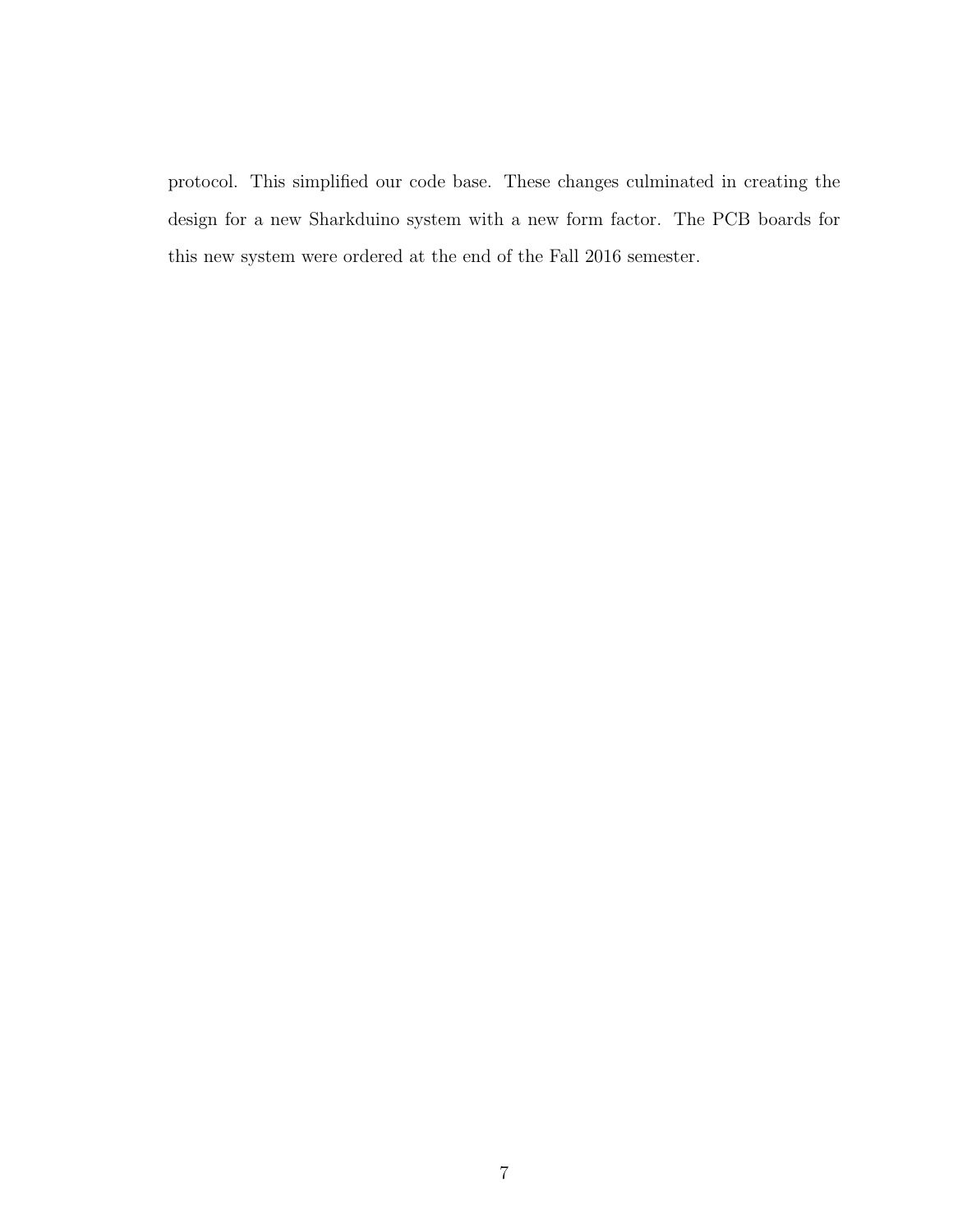### <span id="page-15-0"></span>Chapter 3

## Design Revisions and Sharkduino V2.0 to V2.1

#### <span id="page-15-1"></span>3.1 Sharkduino V2.0 Assembly

At the beginning of the Spring 2017 semester the first task was to assemble and test the new Sharkduino V2.0 boards. These boards contained three new integrated chips (ICs), and their surrounding circuitry. We had worked with all these chips previously on test boards for the independent chips but this larger board was significantly more complicated. We ordered solder stencils to help with applying the solder paste. The solder stencil is a stencil that lays on top of the PCB and solder paste is applied to it. The solder paste is then spread over the stencil, applying it only to the copper pads that need it. After this the components are properly placed onto the board and the board is then placed in the solder reflow oven to harden.

While using the solder stencil was easier than applying all of the solder paste by hand, it did present its own set of challenges. When using the stencil, the PCB, stencil, and work space all have to remain steady. The solder pads are very small and close together, especially for the integrated chips, so even small shifts would bring the alignment of the board and the stencil out of acceptable tolerances. This problem was solved by using a jig around the board, taping the solder stencil to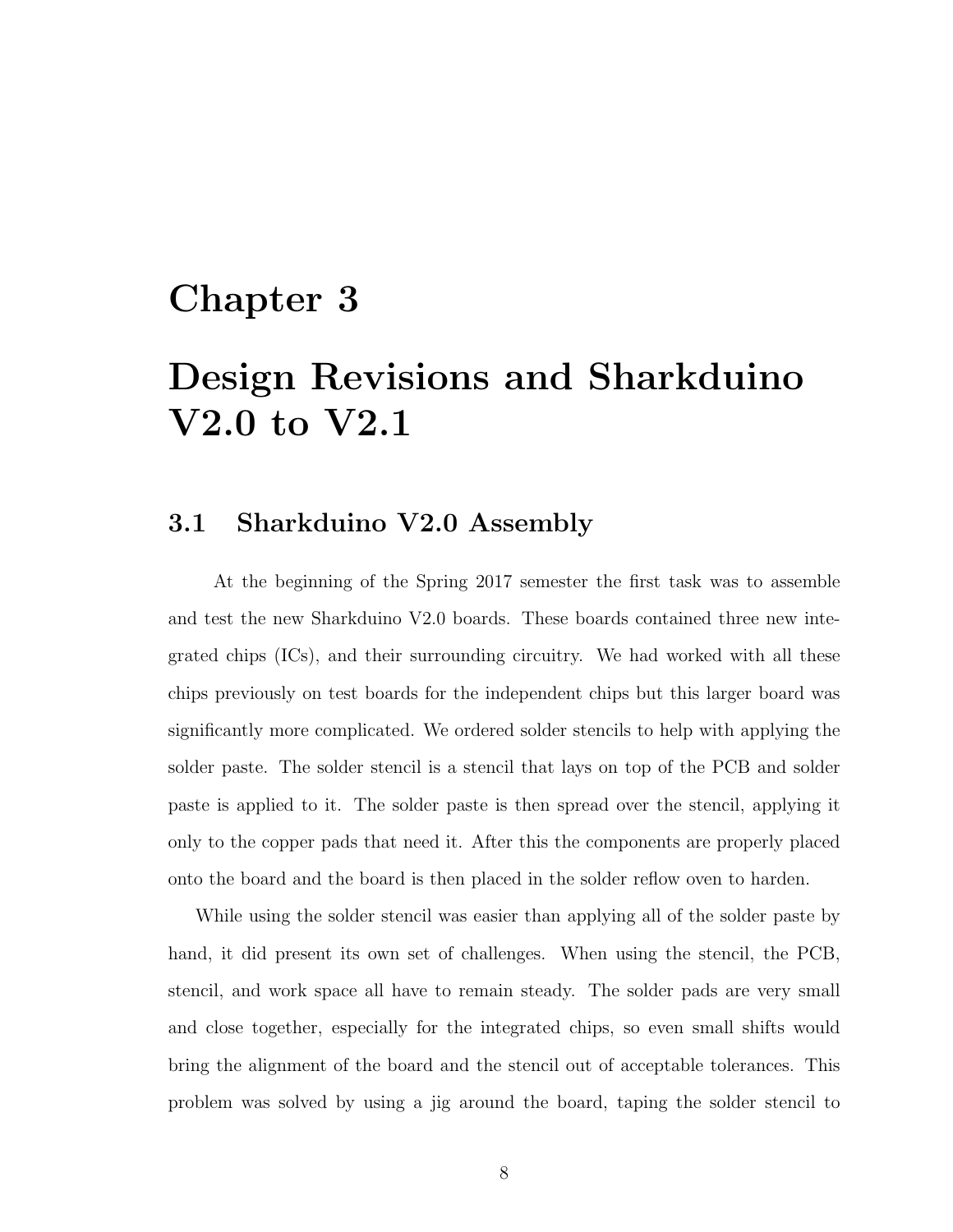the jig, and then taping everything to a sturdy table. Even with these precautions the stencil could still become missaligned due to slack in the taping. Additionally the stencil was made out of polyimide film so it could easily become crumpled or bent. Due to these problems, we instituted a procedure where we used the stencil to apply paste to the most difficult integrated chip pads first and then worked outwards to the less delicate pieces. The difficulty of placing solder paste for the integrated chips is determined by the spacing of the pads in the chip package, and the distance between the chip and the nearest component. When we noticed that the stencil was coming out of alignment, we would simply remove it and apply the solder paste to the remaining, easier components by hand (for an example of the use of a jig and stencil see Figure [6.1\)](#page-29-0). A fully assembled Sharkduino V2.0 can be seen in Figure [3.1.](#page-16-1)

<span id="page-16-1"></span>

Figure 3.1: Sharkduino V2.0

#### <span id="page-16-0"></span>3.2 Revising Sharkduino V2.0 into V2.1

After assembling three Sharkduino V2.0s we identified that we could upgrade the accelerometer on the board from the MM8452 to MM8451. Both of these accelerometers are in the same family and have the same electrical characteristics. There are two main differences between them. The first difference is that the MM8451 has a first in, first out (FIFO) buffer [\[11\]](#page-39-10). This allows us to store accelerometer reads on the accelerometer chip, and helps to increase the time between writes to the SD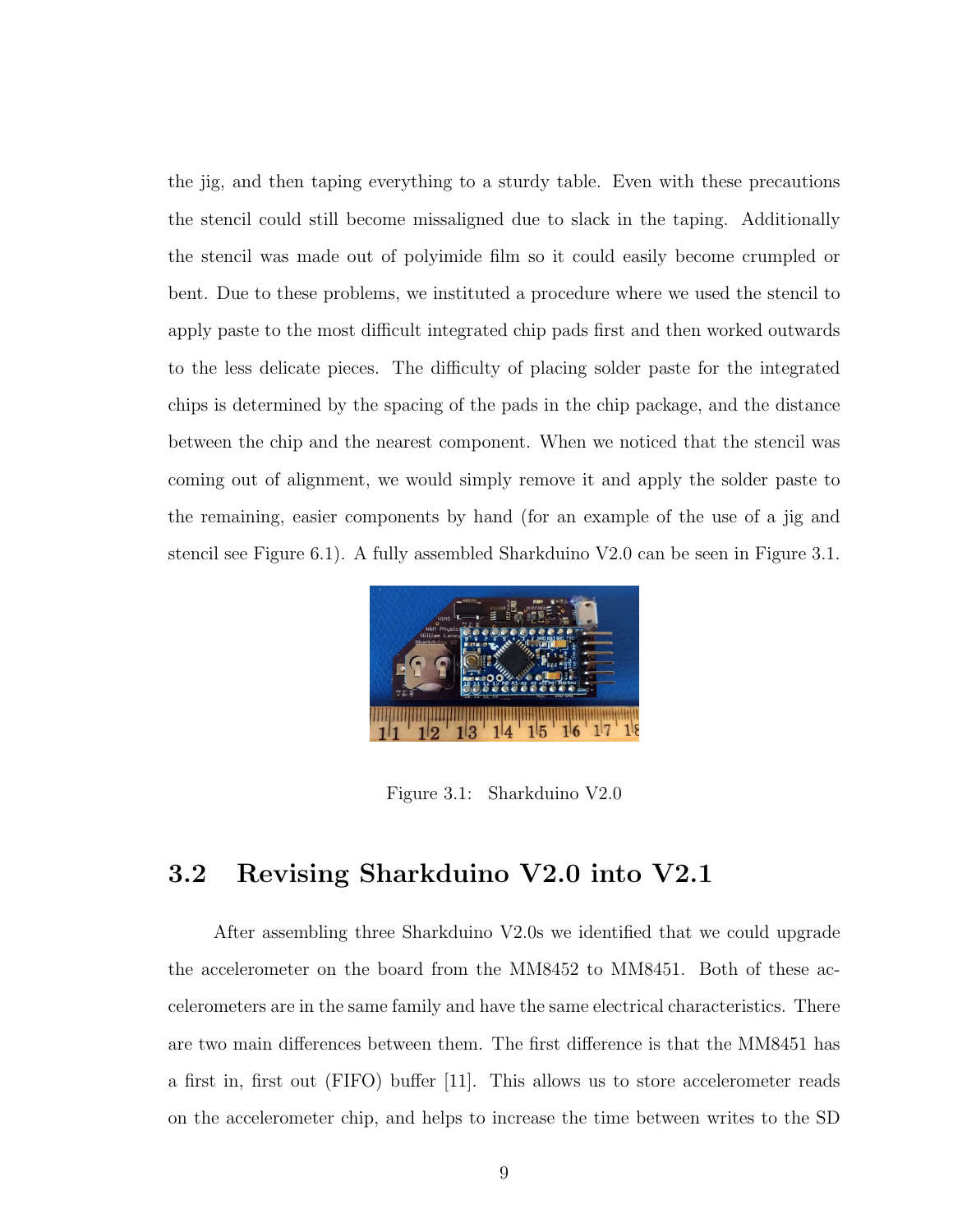card. Writing to the SD card is the most power intensive process on the board, so increasing time between writes increases the battery life. The other difference between accelerometers is price: the MM8451 is \$1 more expensive than the MM8452. We decided that the added power efficiency from the FIFO buffer was worth the price increase, especially considering that no new engineering work needed to be done to switch to the MM8451.

We then assembled two Sharkduino V2.0 boards with the MM8451 accelerometer put on it. We called this Sharkduino V2.1. Even though it was the same PCB, it had a different sensor on it than the V2.0 and thus necessitated a version increase. We tested these new V2.1s and found that they worked as expected.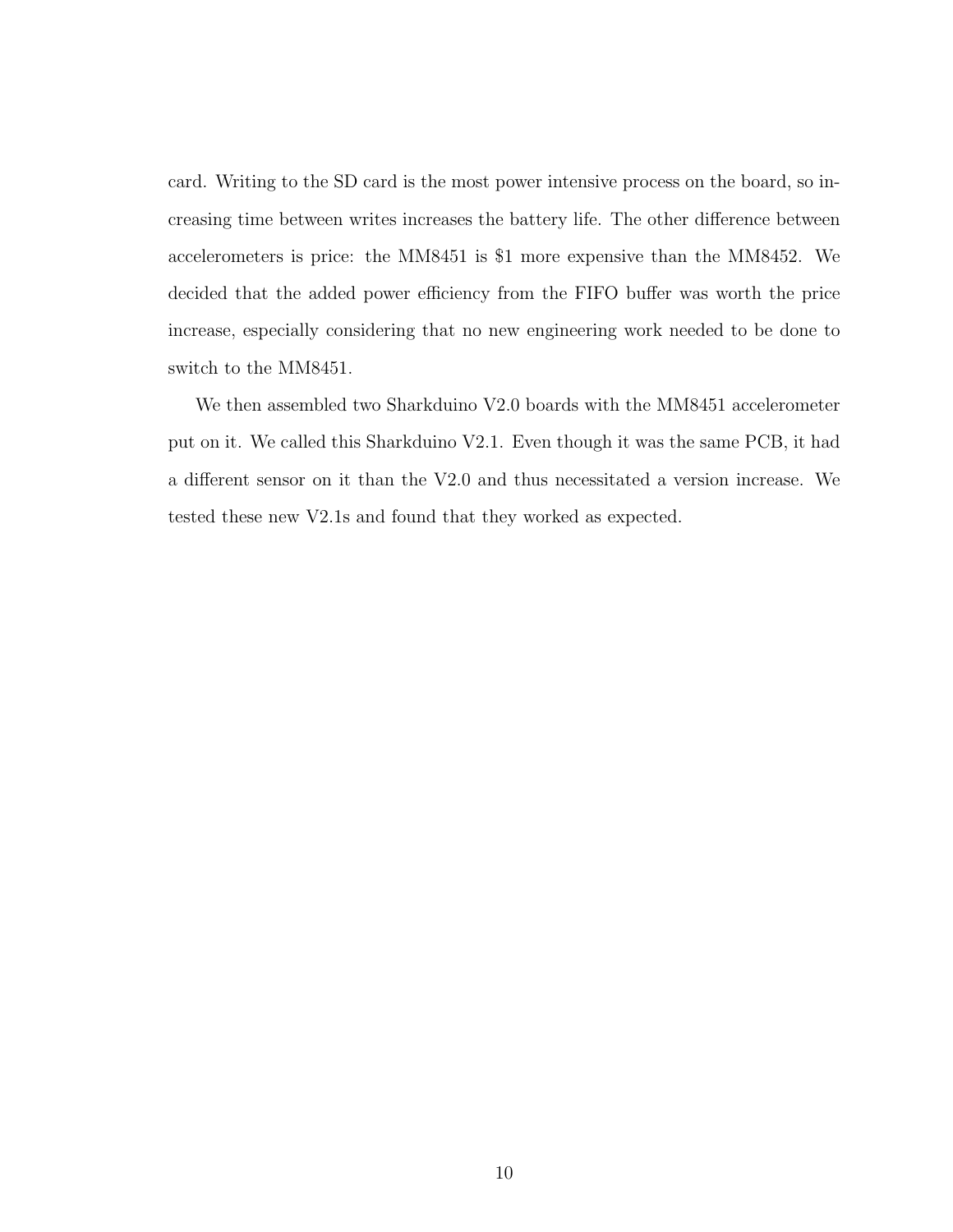# <span id="page-18-0"></span>Chapter 4 Rapid waterproofing

One of the problems we faced over summer 2016 was waterproofing tags in a quick and easily reversible way. Most electronics that are used in marine science research are waterproofed with a technique called potting. This is when the electronics are fully encased in epoxy to waterproof them. This is a difficult and time consuming process, especially for devices with complex topographies, because no air bubbles can be left in the potting. If air bubbles are present, as the animal goes deeper, the pressure differential between the enclosed air and the ocean will cause the potting to fail.

Potting is additionally difficult or impossible to undo, and makes it difficult to access ports on the electronics without significant pre-planning during the potting procedure. When working with short deployments of a device in a tank, potting is not necessary. The tank is not deep enough to lead to serious pressure concerns, and since the deployment is short there is less time for wear on the waterproofing to accumulate and cause failure. Finally, potting is a time consuming process and it is not desirable to have to spend so much time waterproofing for a short deployments.

For these reasons we began to develop a technique to rapidly waterproof tags for short term (less than one week) deployments in the tank during summer 2016. The goal of this waterproofing was to be fast, cheap, and easy. This was achievable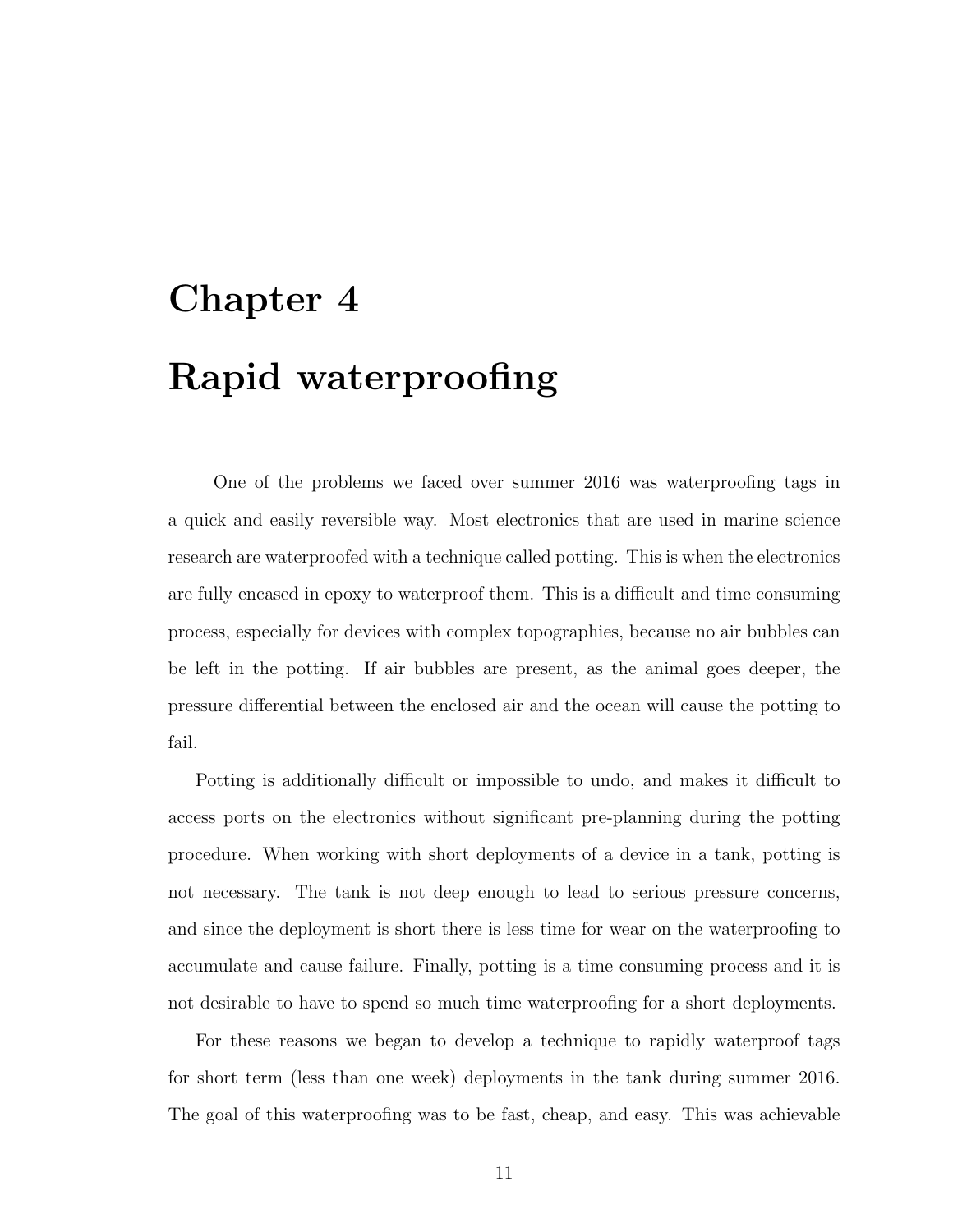because we did not have many of the concerns associated with longer deployments, including the possibly of the tag going into deep water. For these reasons we began to develop a procedure in which we put the tag into heat shrink tubing and sealed both ends with a heat source. Over the summer we used this technique; however we found that it was prone to error. During the Spring 2017 semester we conducted research into refining our heat shrink tube sealing techniques to be more reliable and controlled.

We determined that in order to create a good seal on heat shrink tubing, the tubing needed to be clamped between two flat heated surfaces. This would create a large smooth sealed area on the tubing. Heat shrink normally begins to contract at around 120◦C, so the heated surfaces would need to be heated to that temperature. For an example of a good seal see Figure [4.3.](#page-22-0)

#### <span id="page-19-0"></span>4.1 Impulse Sealer

For our first attempt at a new sealing procedure we experimented with using an impulse sealer. An impulse sealer is a device used to create airtight seals on cellophane bags. It consists of an arm that swings down onto a heated bar (Figure [4.1\)](#page-20-1). The idea is to put the cellophane bag on the heated bar and then push the arm down on top of it to form the seal. When trying to apply this to the heat shrink tubing, however, we ran into various problems.

The first problem was that the heated area on the impulse sealer was smaller than desired. We wanted the sealed part of the tubing to be 2-3cm in length. The heated bar was only a few millimeters long. We tried to develop a procedure where we slowly sealed down the required length, but a second problem made that impossible.

This second problem that we faced was that the impulse sealer would automatically turn off after about one second. This is a safety measure built into the sealer.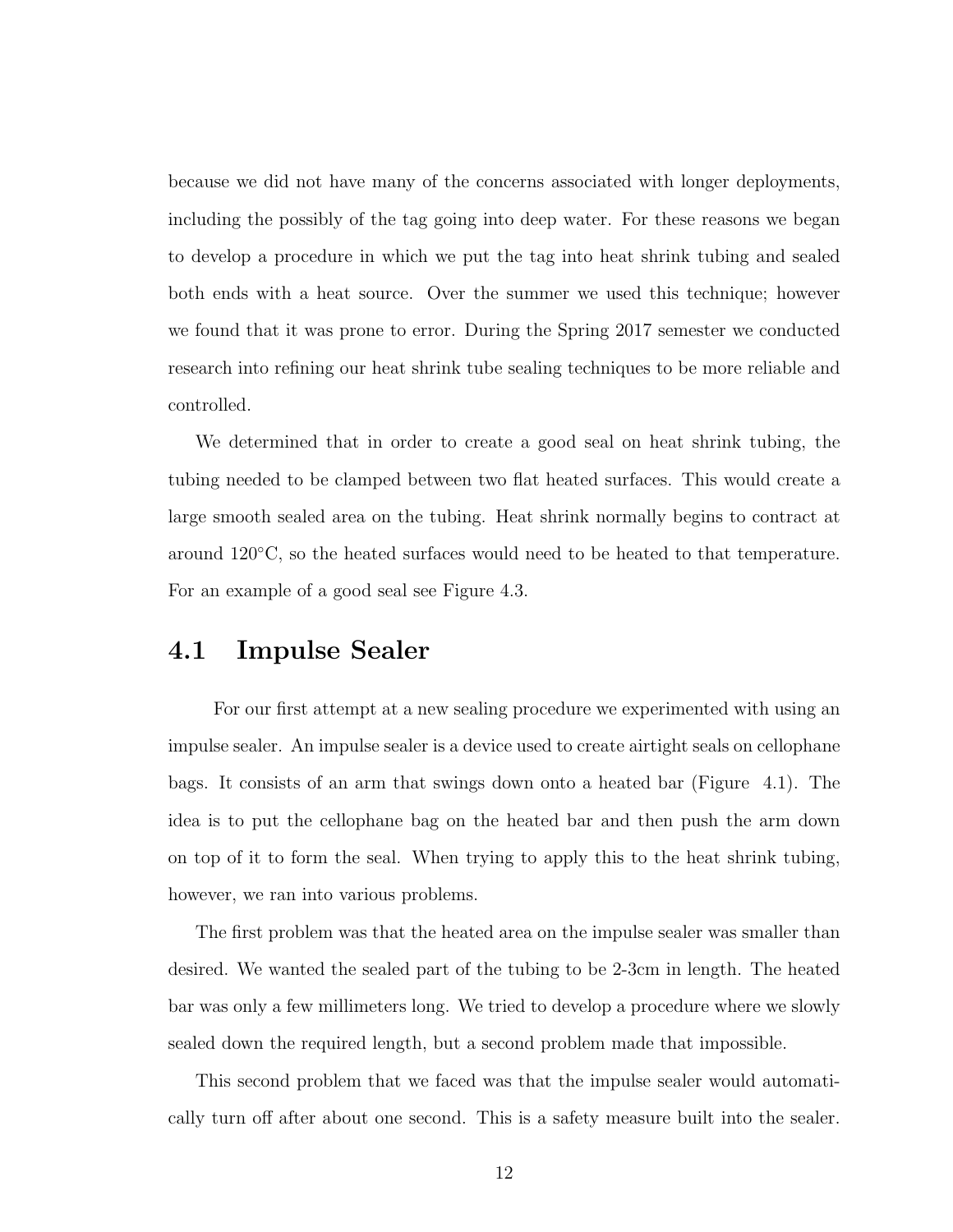

Figure 4.1: Impulse Sealer

<span id="page-20-1"></span>The time of one second was chosen because that is about how long it takes to seal a cellophane bag. Sealing the heat shrink tubing takes much longer, possibly more than a minute. It may have been possible to alter the sealer and disable the timing circuitry but this, coupled with the first problem, and the fact that only one side of the tubing was heated by the sealer, led us to abandon the impulse sealer.

#### <span id="page-20-0"></span>4.2 Flat Iron

After more brainstorming we realized that there is a common household item that is capable of creating the type of seal we needed. A flat iron, traditionally used for straightening hair, consists of two flat heated plates that come together with each other. Furthermore a standard flat iron width is about 2.5cm, and they are often temperature adjustable up 235◦C. This width of heating surface and temperature control are ideal for creating the type of seal needed on the tubing.

We created a procedure where we set up the flat iron in a clamp, put the heat shrink tubing into the iron, and then closed the clamp on the tubing for around 30 seconds. We then disconnected the flat iron from power and let everything cool with the clamp shut for about 30 minutes. A picture of this set up can be seen in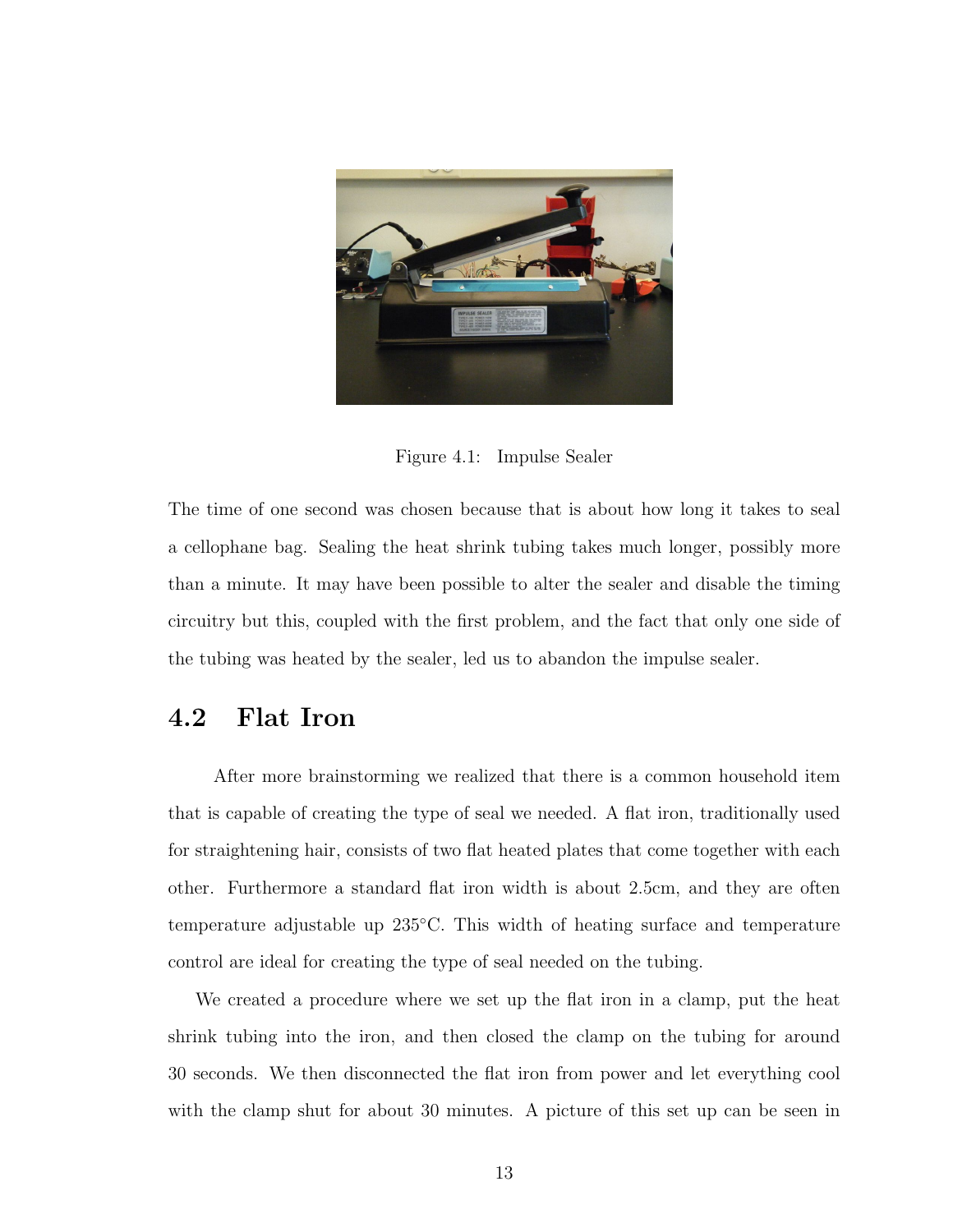Figure [4.2.](#page-21-0) We needed to let the tubing cool while still clamped because when we removed the tube from the clamp while still hot the seal pulled apart during the cooling process. We did try to develop a system where the hot tubing was removed from the clamp and dipped into an ice bath. This led to waterproof seals, but the seals did not appear as full so we decided this faster sealing time was not worth the increased risk. A picture of these seals can be seen in Figure [4.3.](#page-22-0)



Figure 4.2: Flat Iron Heat Shrink Tube Setup

<span id="page-21-0"></span>We tested multiple tags sealed with this technique in water. The first test was to simply put running water over the tag and see if any leakage occurred. We then sealed paper towels in heat shrink tubing and sunk it about 15cm in Lake Matoaka, where we left it for three days. Finally we made three tubes with paper towels in them, and one tube with a functioning Sharkduino. We sunk the three paper towel tubes about 90cm in the water of the VIMS dock. We left the tube with the functioning Sharkduino floating on the surface of the water. When we retrieved these tubes after about two weeks there was no leakage in any tube. Finally during the summer of 2017 we deployed five Sharkduino tags waterproofed using this method in a tank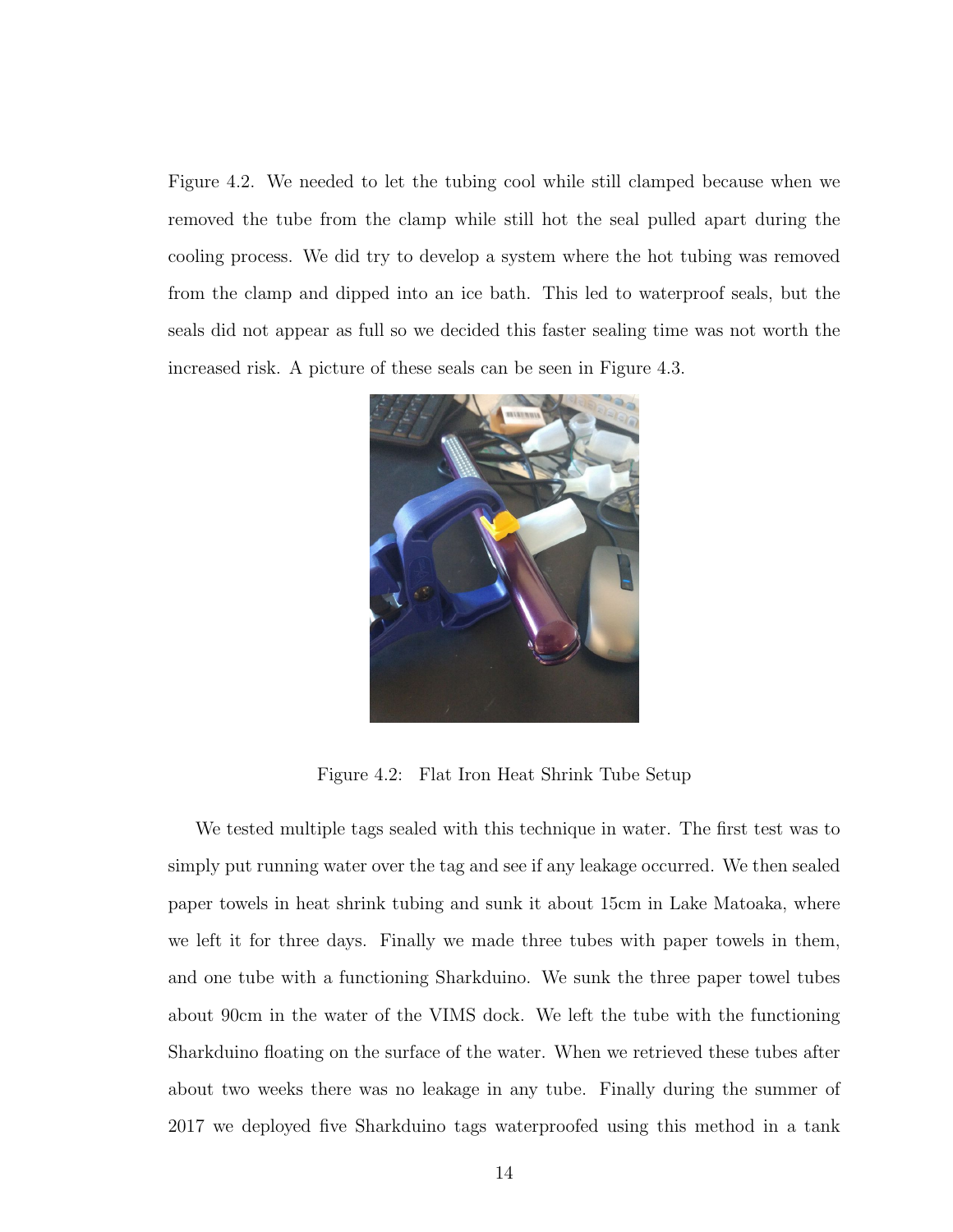environment for 1-2 weeks each. We observed no failures during this time. This leads us to conclude that the our heat shrink tube sealing procedure is adequate for use in the tank environment.

<span id="page-22-0"></span>

Figure 4.3: Heat Shrink Seals Top: Seal from flat iron ice dipping procedure Bottom: Seal from flat iron cooling procedure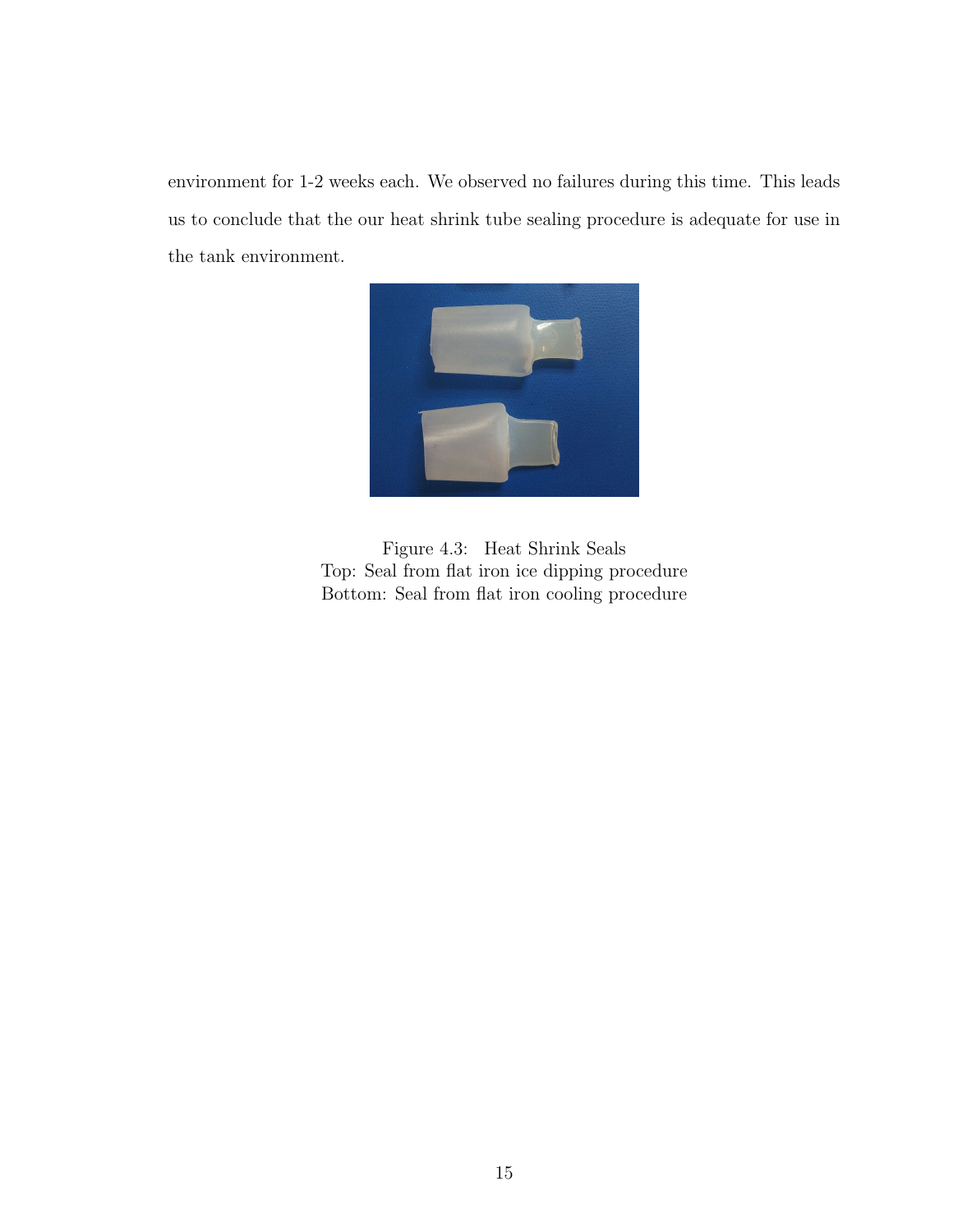## <span id="page-23-0"></span>Chapter 5

## LiPo charging issues and load sharing

#### <span id="page-23-1"></span>5.1 Identification of the Problem

A long term issue on the tag was that the microUSB port and MCP7381 LiPo battery charger circuit did not function properly for various reasons. In the early versions of the tag this was due to assembly errors. These errors included things such as the LED indicator being installed backwards or the microUSB port not being firmly attached to the board. However, even after these issues were worked through, the charging circuity still seemed to behave erratically.

The major sign of the LiPo charger performance issues was the indicator LED. It did not turn on or off in a predictable manner. After assembly errors, the most obvious possible reason for this was that the diode drop voltage on the LED was too low. This would have led to the LED being on even when it should not have been, because the MCP7381 was still outputting a small amount of current from the charge indicator pin. The MCP7381 data sheet does not specify an expected diode drop from the connected LED [\[4\]](#page-39-3). It also does not clearly indicate what the expected output voltage should be in various states. We were able to rule out this possibility by experimentation and through consulting other designs.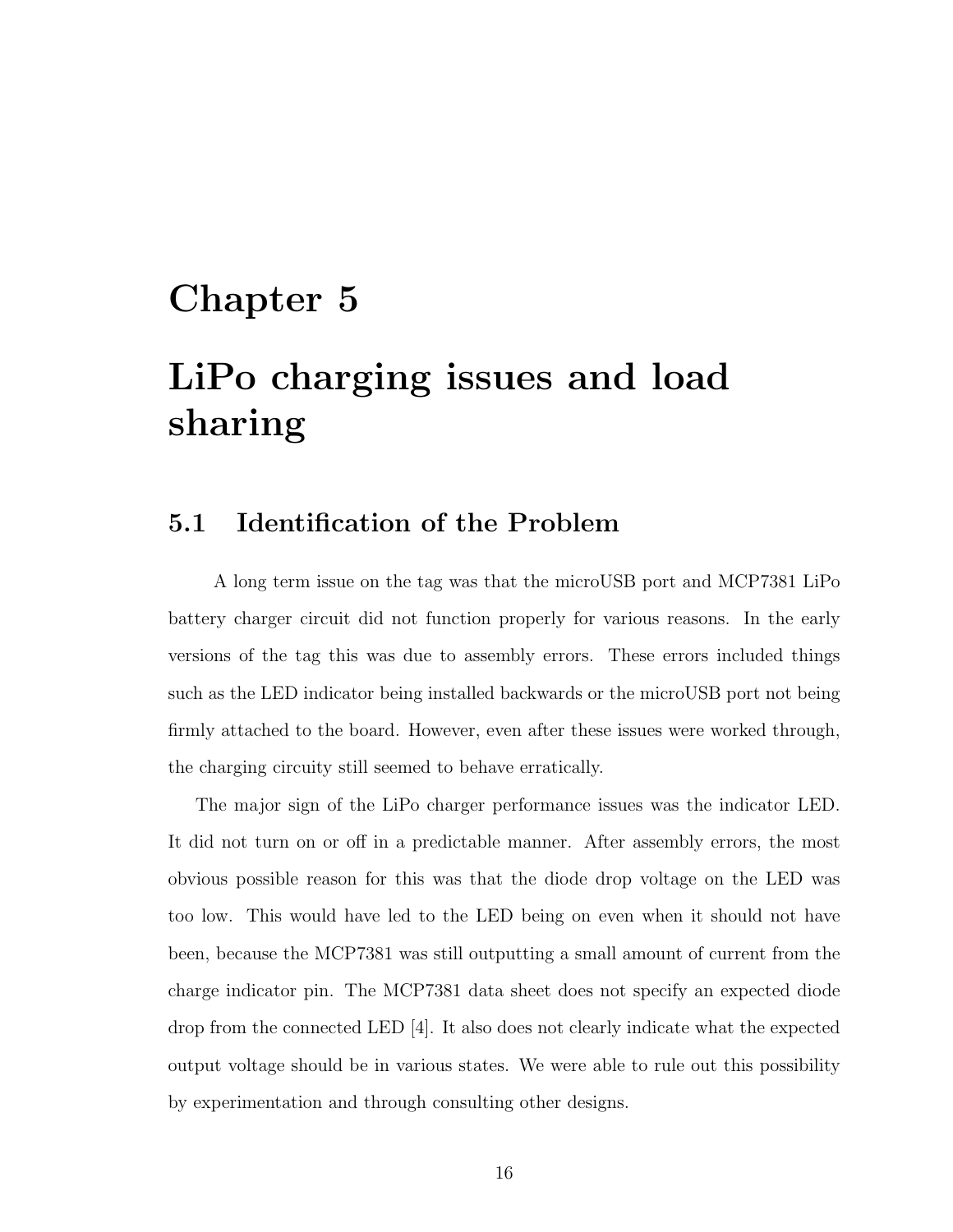After ruling out issues with the LED, we determined that the battery was never truly finishing a charge cycle. The MCP7381 was not fully charging the LiPo due to a load sharing issue between the LiPo and the rest of the system. When the microUSB cable is attached to the system, the power from the cable goes into the MCP7381, and then the regulated power exits from the MCP7381 to both the LiPo battery and the power regulator on the Arduino Pro Mini. The Arduino power regulator in turn outputs regulated power to the rest of the system. This sharing of the regulated power from the MCP7381 between the Arduino and the LiPo is called load sharing and was the cause of the charging issues.

LiPo batteries use a very specific charging curve that is regulated and outputted by the MCP7381 [\[4\]](#page-39-3). The MCP7381 knows which step in the charging curve to use by looking at small fluctuations in the current being drawn from it by the battery. When the Arduino was drawing current in addition to the battery, these current readings were wrong. This prevented the MCP7381 from fully charging the battery.

#### <span id="page-24-0"></span>5.2 A Stop Gap Solution: Sharkduino V2.2

Since there was no time to resolve this issue before summer 2017 a new version of the tag was made that did not include any LiPo charging circuity. We wanted to have a large number of tags ready for the summer because that is the only season when we have access to sandbar sharks. This version of the tag was known as Sharkduino V2.2. It removed the MCP7381 and the microUSB port along with their associated circuitry. It also had the JST two-prong connector on the top of the board where the microUSB port formerly was. Finally it had a hardware interrupt broken out from the gyroscope. This version of the tag was not to be developed further, because future versions of the tag would require the LiPo charging capabilities. An assembled Sharkduino V2.2 can be seen in Figure [5.1.](#page-25-1) Further discussion on the new techniques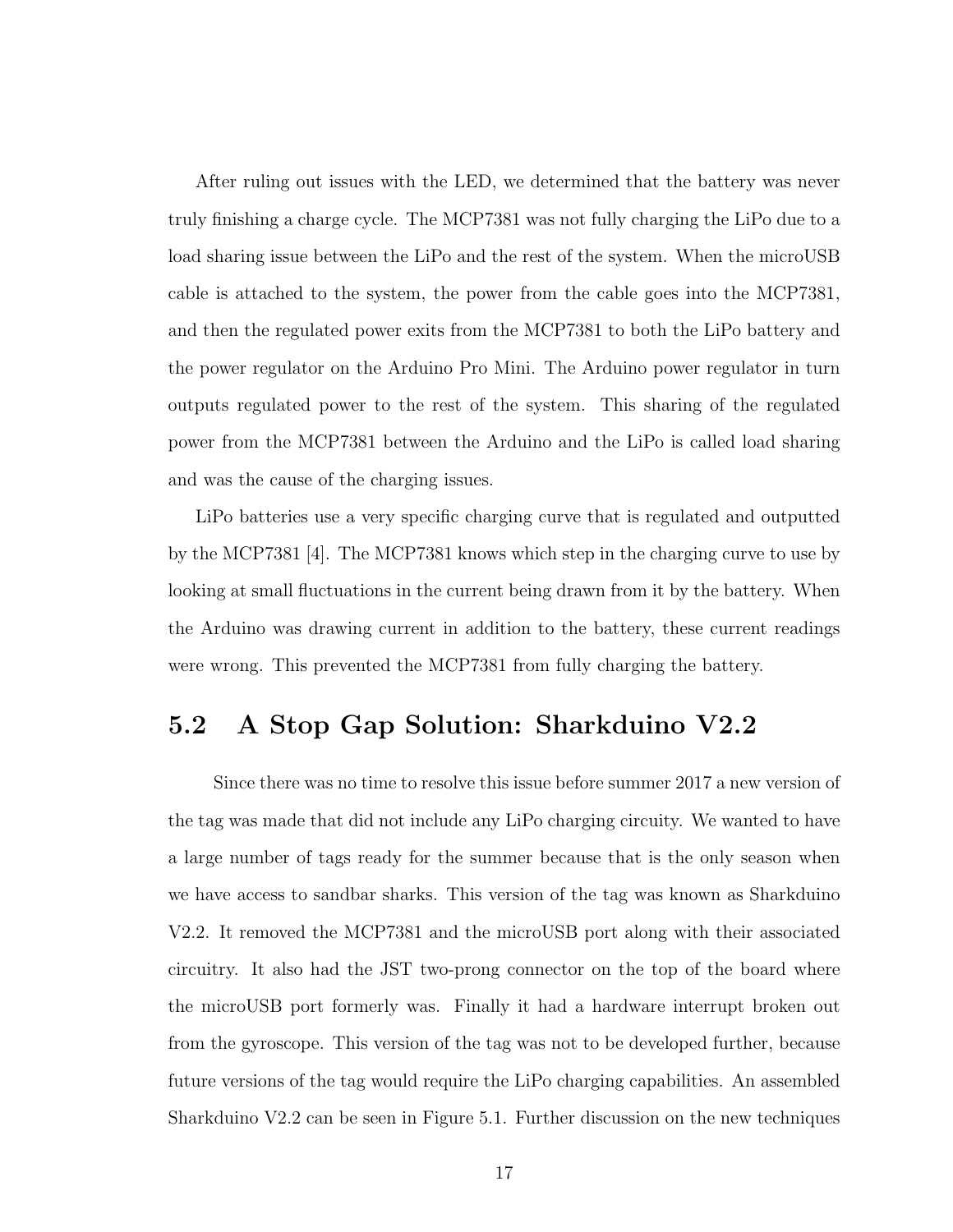used to assemble the Sharkduino V2.2s can found in Chapter [6.](#page-27-0)

<span id="page-25-1"></span>

Figure 5.1: Sharkduino V2.2

#### <span id="page-25-0"></span>5.3 A More Permanent Solution

With the identification of load sharing being the root cause of the LiPo battery charging issues, we began work to address the problem. The need to charge a battery embedded in a system, while still having the system powered and functioning is common in consumer electronics. While this was not the exact problem that needed to be solved in the Sharkduino system, it was analogous and thus we began by looking at consumer electronics for a solution.

In consumer electronics a power path management circuit is used to solve this problem. These circuits consist of a power path lithium ion charger IC and surrounding support circuitry. Many of these ICs exist on the market at varying price points with widely varying characteristics [\[12\]](#page-39-11). What all these circuits had in common is that they would lead to a significant increase in complexity of the Sharkduino circuity, and would require a significant investment of resources to design, validate, and integrate into the existing system. Because of this we attempted to identify a simpler solution before beginning the design work associated with creating a power path circuit.

The problem preventing proper LiPo charging was that the Sharkduino System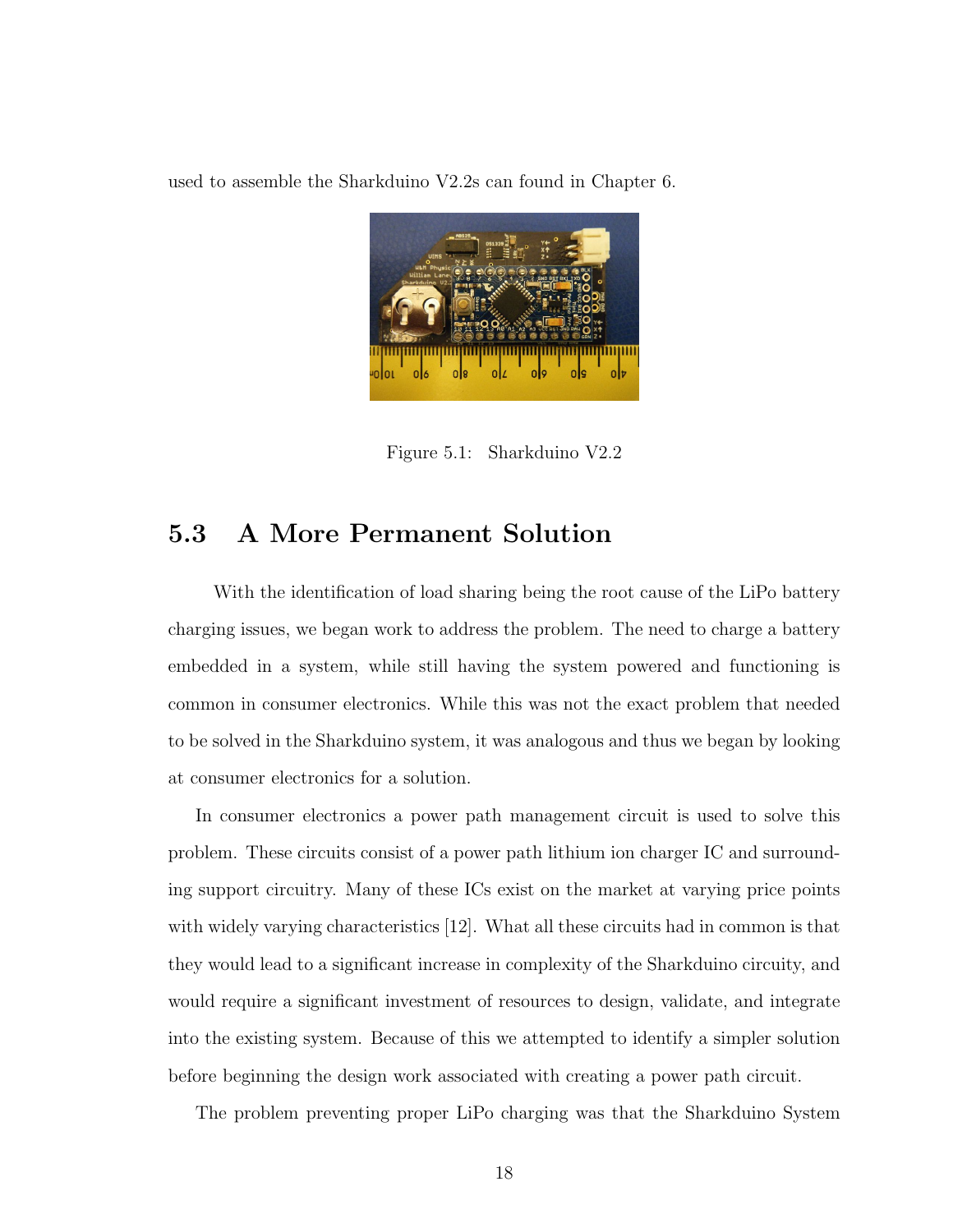pulled too much current from the LiPo while the LiPo was attempting to charge. Since we wanted the system to be fully embedded, and eventually potted in epoxy, we could not detach the battery from the system or have any sort of mechnical switch to disconnect them. The power path circuit would disconnect them electrically and automatically, but we did not want to invest in its development. We eventually realized that if we could reduce the current drawn by the Sharkduino system enough, the MCP7381 would fail to notice it and complete a charge cycle normally.

Code to put the system into an ultra low power state already existed as it was used in the normal operation of the tag for a start up delay of the tag. We took this code and created a program that only put the system into this state and did nothing else. We then wired a MCP7381 on an external board to a Sharkduino, connected a battery to it, and observed the results. We found that the MCP7381 was able to compete a charge cycle with a Sharkduino in its lowest power state attached. The time taken to complete this cycle however, was increased up to 25%. The MCP7381 was not able to complete a charge cycle in any amount of time with a normally operating Sharkduino.

We deemed this increase in battery charge time to be an acceptable tradeoff for not having to design and add a power path management circuit to the Sharkduino. The solution for charging Sharkduinos going forward will be to put them into a battery charging state, which is simply an ultra low power state, and return them to a normal state for deployment. The downside to this is that the Sharkduino is only ever fully off when the battery is depleted.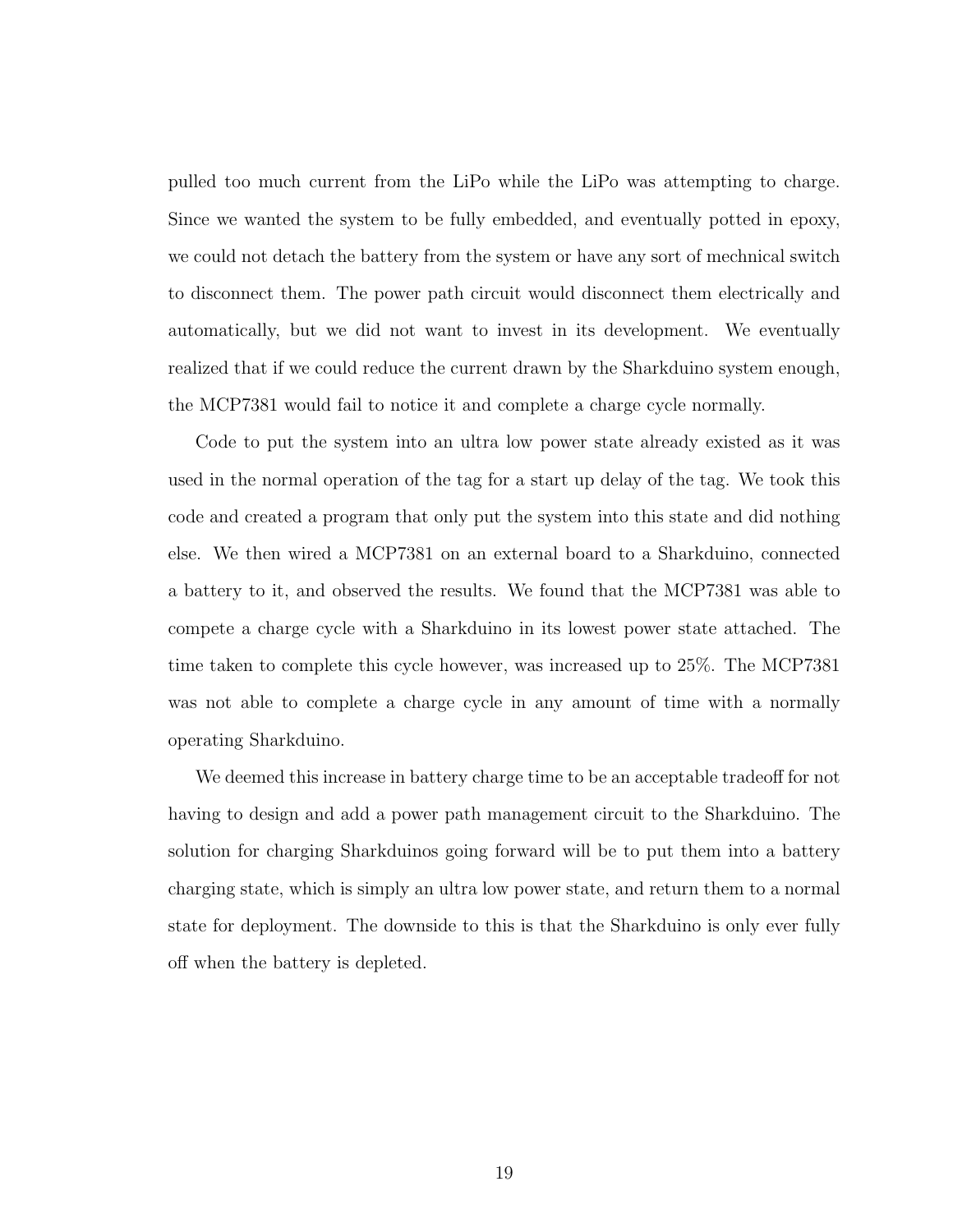# <span id="page-27-0"></span>Chapter 6 Sharkduino Batch Assembly

#### <span id="page-27-1"></span>6.1 Batch Assembly Procedure

In preparation for the Summer 2017 season we decided to try to build ten Sharkduino V2.2s. This large number of tags would enable us to collect as much data from live animals as possible. Building ten new Sharkduino systems represented a significant time investment. Prior to this point, we assembled Sharkduinos one at a time, completely independent of one another. However since we needed a larger number of Sharkduinos quickly we began to look into what sort of efficiency improvements could be achieved by developing a batch assembly process. The goal was to cut down on the assembly time per Sharkduino by assembling multiple Sharkduinos together.

Broadly speaking the steps to assemble a V2.X style Sharkduino are as follows:

- 1. Place the microSD card slot in solder paste on the bottom side of the board, and then reflow
- 2. Put solder paste for all the components on the top side of the board using a combination of the solder stencil and syringe
- 3. Place components on the top side of the board, starting with the small ICs and then working out to the passive components and larger ports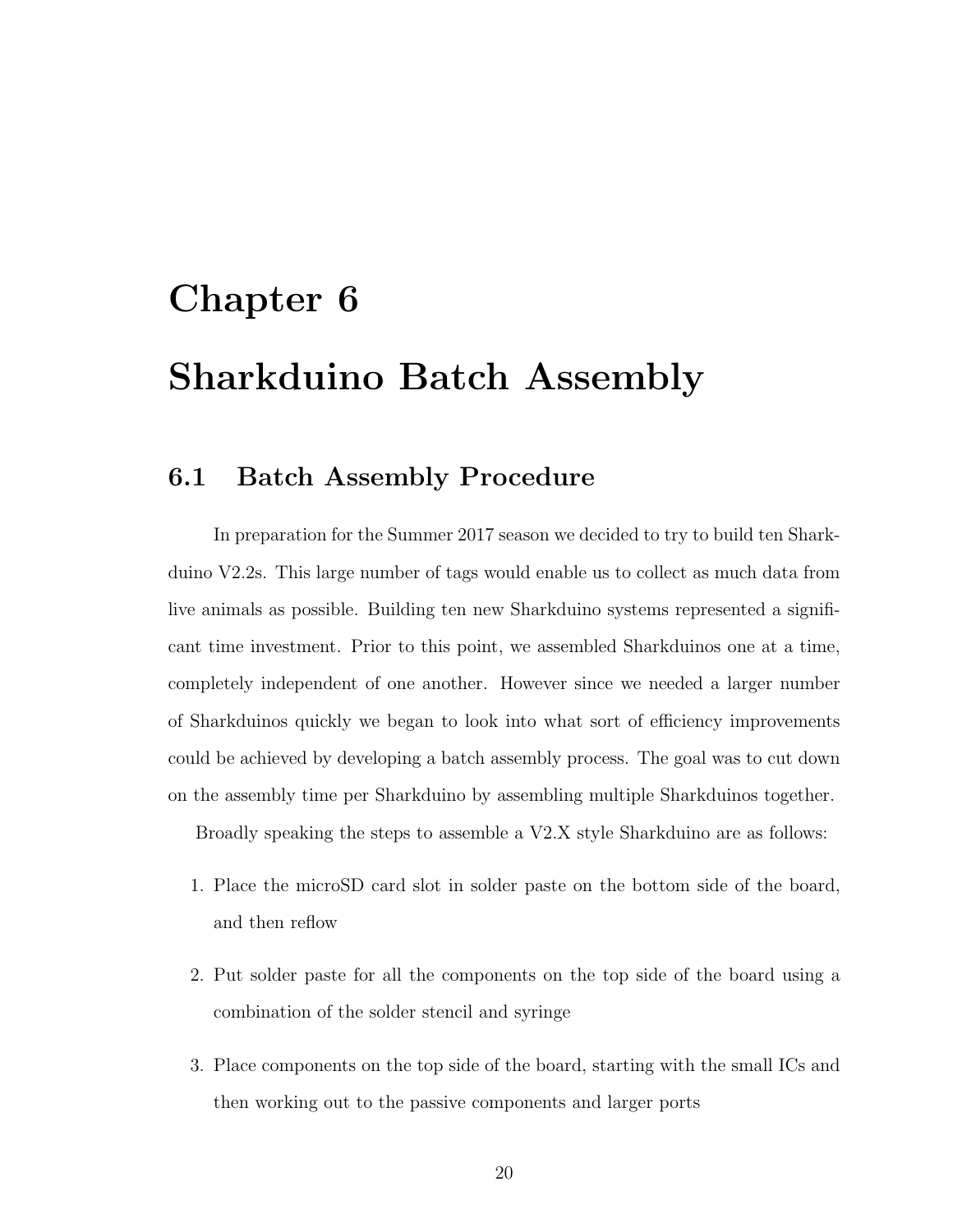- 4. Reflow the board
- 5. Visually inspect the board for bad solder joints and check for short circuits with the multimeter
- 6. Hand solder the JST connector
- 7. Hand solder 0.1" header pins on the Arduino Pro Mini
- 8. Hand solder the Arduino Pro Mini onto the board
- 9. Run test code to confirm all the sensors and ports are working, and set the RTC
- 10. Run the Sharkduino configuration code

This whole process took roughly 2-3 hours to complete for a single Sharkduino.

The first step we took to improve the efficiency of this process was to put the microSD card slot onto multiple boards at once, and on a different day as the rest of the steps. The microSD solder paste and reflow is very straightforward so it was not difficult to do on four or five boards at once. Doing this on a separate day as the rest of assembly gave two distinct benefits. First it decreased the continuous working time for the full assembly. Second it allowed the solder reflow oven time to completely cool before using it to reflow the top side of the board. When we were doing all the steps on the same day the top side of the board often came out of the oven looking burnt. We believed this was because the solder reflow oven did not have time to fully cool after reflowing the microSD slot on the bottom side. This increased starting temperature and distorted the heating curve programed into the oven, leading to the top side solder joints being slightly burnt.

The next step we took was to try to assemble two boards at once. To do this we first took a board with a microSD slot previously attached and used the stencil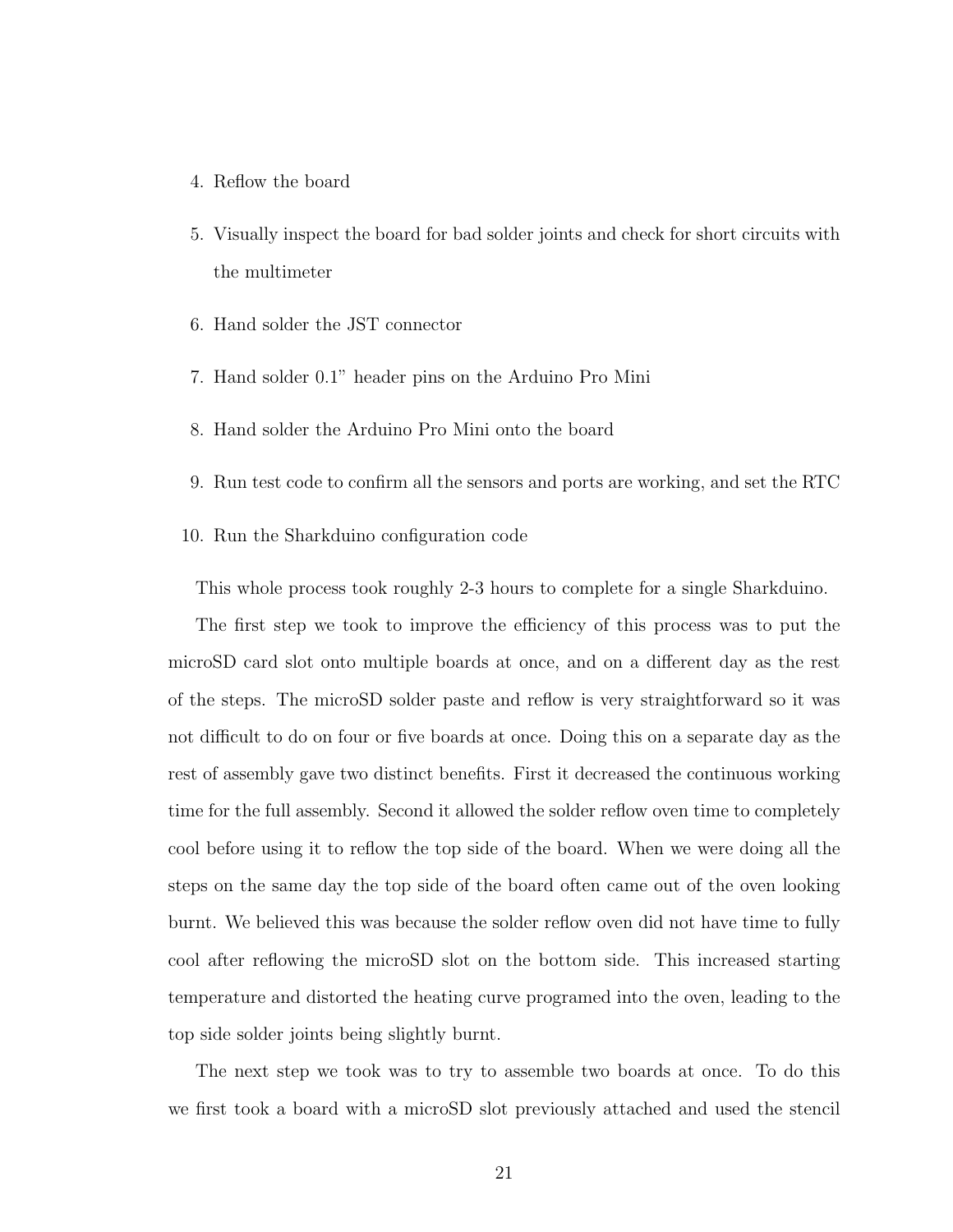and syringe to apply solder. A Sharkduino V2.2 in with a stencil can be seen in Figure [6.1.](#page-29-0) We then took a second board and applied solder in a similar way. Next we placed all the needed components on the first board, and then the second. Finally we placed both boards into the reflow oven. When they came out of the reflow oven we conducted the rest of the steps in tandem for both boards. This decreased the time per board considerably, from 2-3hr per board to slightly under 2hr per board.

<span id="page-29-0"></span>

Figure 6.1: Solder Stencil in Use

Next we tried to streamline the assembly even further to do three boards at the same time. For this batch we did the solder stencil for all three boards, and then the solder syringe for all three boards. This is opposed to doing all the solder paste on one board and then starting over on the next board as we did in the previous batch. We then placed components on all three boards at the same time. This means that, for example, we placed the gyroscopes on all three boards, then the accelerometers on all three boards, etc. This was much more efficient than doing the boards independently (placing the gyroscope and then the accelerometer on the first board and then starting over on the second board). We finally reflowed all three boards and conducted the hand soldering and testing in tandem. This further improved the time per board, getting it down to 1-1.5 hours per board.

Overall these relatively simple and obvious batch techniques greatly reduced the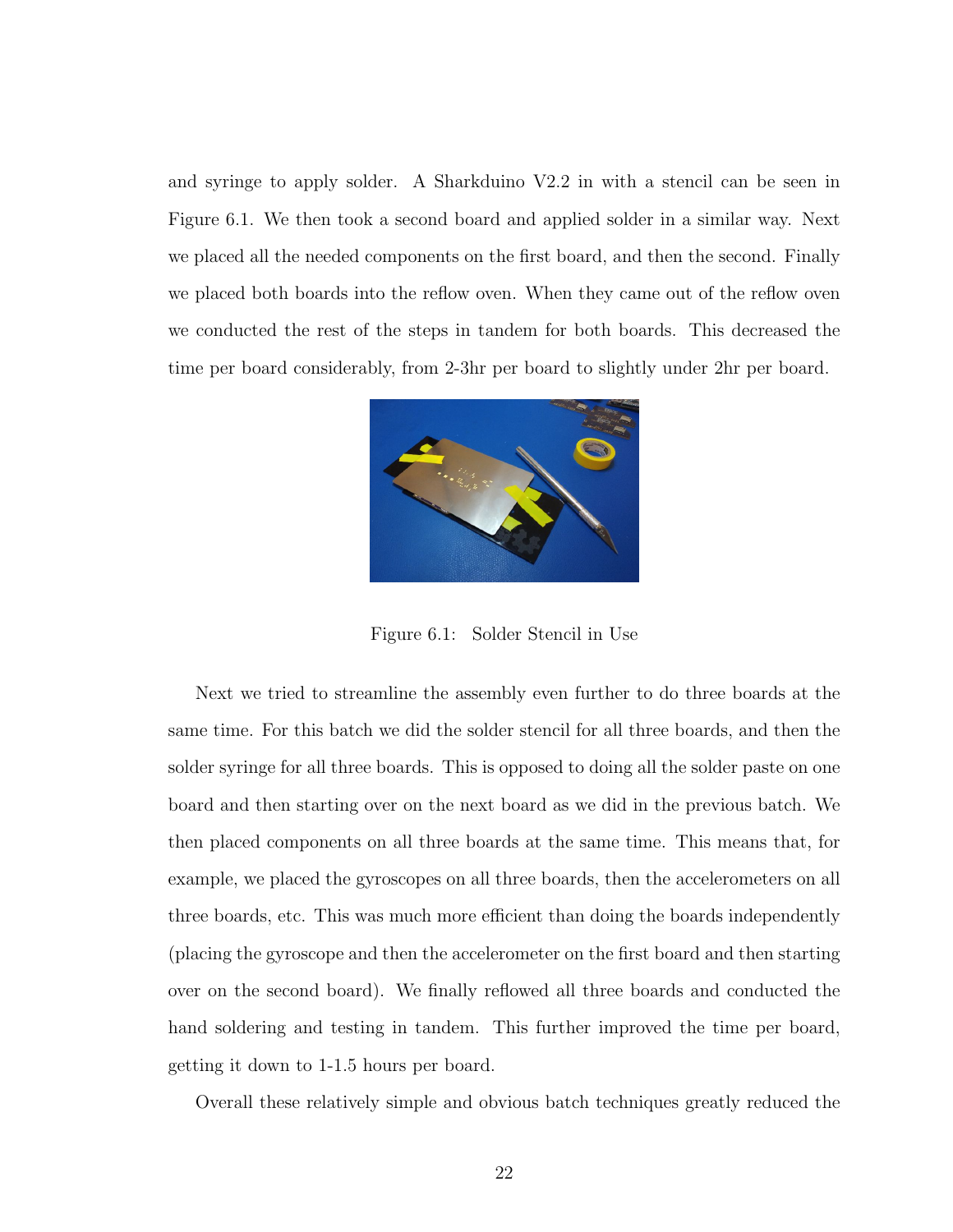time per board. Much of the time per board was being lost switching between steps. These improved techniques however are not scalable to larger production runs. If, for example, we wanted to build 100 Sharkduinos it would become more efficient to use a pick and place machine. This is a robotic machine that picks up the components and places them onto the proper spot on board. These machines are very expensive, but for large enough production runs it becomes cost effective to have the tags manufactured by an outside company. At the level at which Sharkduino is currently operating, though, hand assembling the boards is still the most cost and time effective.

#### <span id="page-30-0"></span>6.2 Batch Assembly Yield

The yield of successful builds needs to be monitored with this system going forward. Through ten attempted builds only four Sharkduino V2.2s came out fully functional. A fifth one appeared to be fully functional during initial assembly, but its continued use has shown that its battery life is consistently below what is expected (see Chapter [7](#page-33-0) for more information). Two Sharkduinos were deemed functional for development purpose, but not deployment. This was due to a problem with the RTC battery backup on one, and a non functional gyroscope on the other. Three more were deemed failed builds during testing.

Of the three boards deemed failures, one had a short between power and ground, one had the gyroscope move out of place during reflow (Figure [6.2\)](#page-31-0), and the last had unexpectedly low resistance between power and ground.

After the summer we were able to identify the cause of the the low resistance between power and ground on the third failed board. It was due to a short between the gyroscope interrupt, which is a pulled-up line, and ground. By cutting the interrupt line, thus removing the gyroscope input alarm functionality, we were able to remove the short and make the Sharkduino equivalent to a Sharkduino V2.1. An image of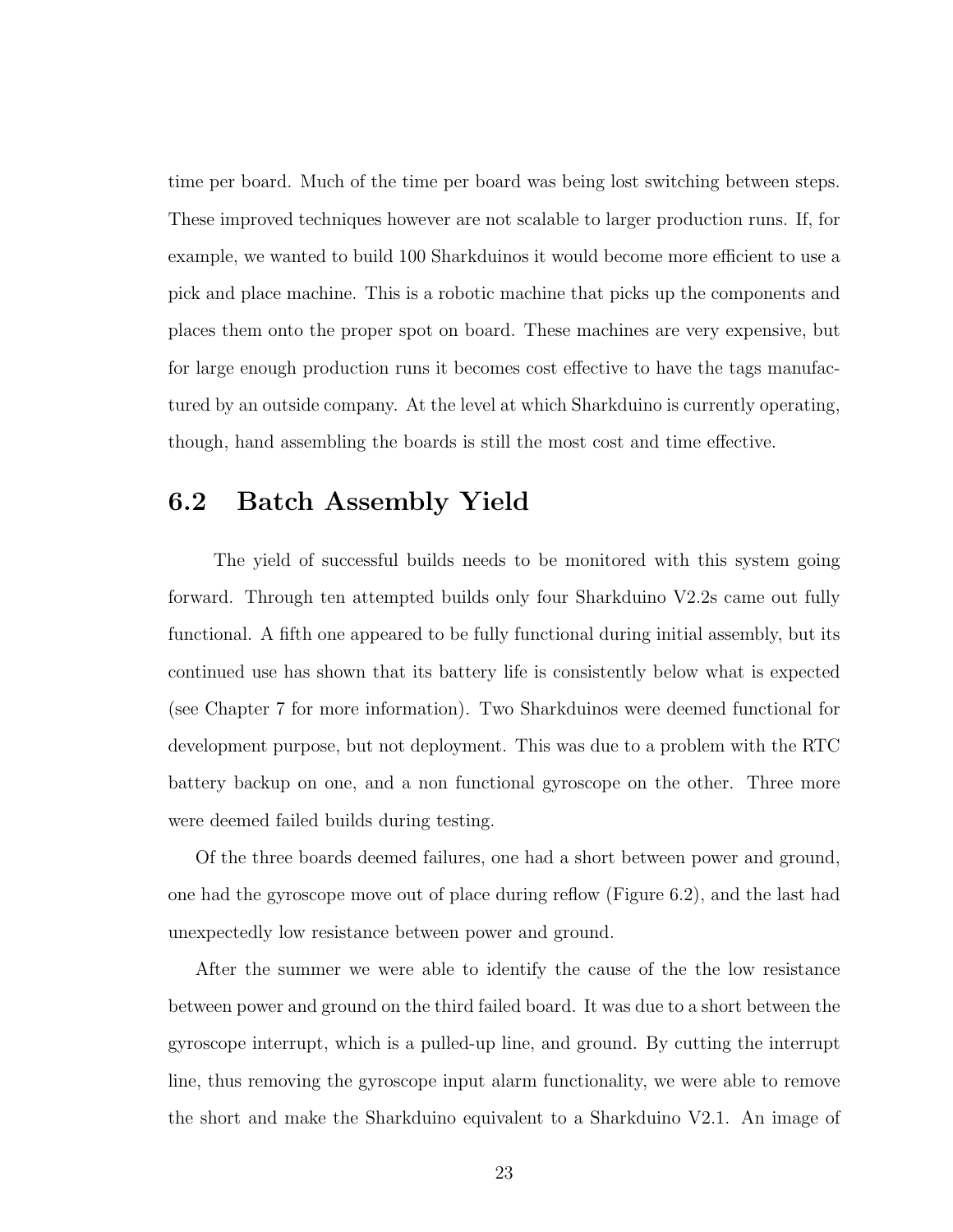the location of the short and of the repair can be seen in Figure [6.3.](#page-31-1)



Figure 6.2: Gyroscope Rotated Out of Place

<span id="page-31-0"></span>

<span id="page-31-1"></span>Figure 6.3: Short Repair in Failed Sharkduino V2.2 Left: The location of the short is highlighted in pink, the location of the cut in the line is pointed to by the orange arrow Right: The bottom side of the board with the trace cut

Even with the latter repair of a failed board we achieved a 40% success rate in getting fully functional Sharkduinos and a 50% success rate in getting deployable Sharkduinos. While we do not have enough data to determine if the yield rate is significantly lower with the batch assembly than with the standard hand assembly, we do believe that the yield rate is lower than desired. Going forward work needs to be done to determine procedures that are less error prone. Additionally research needs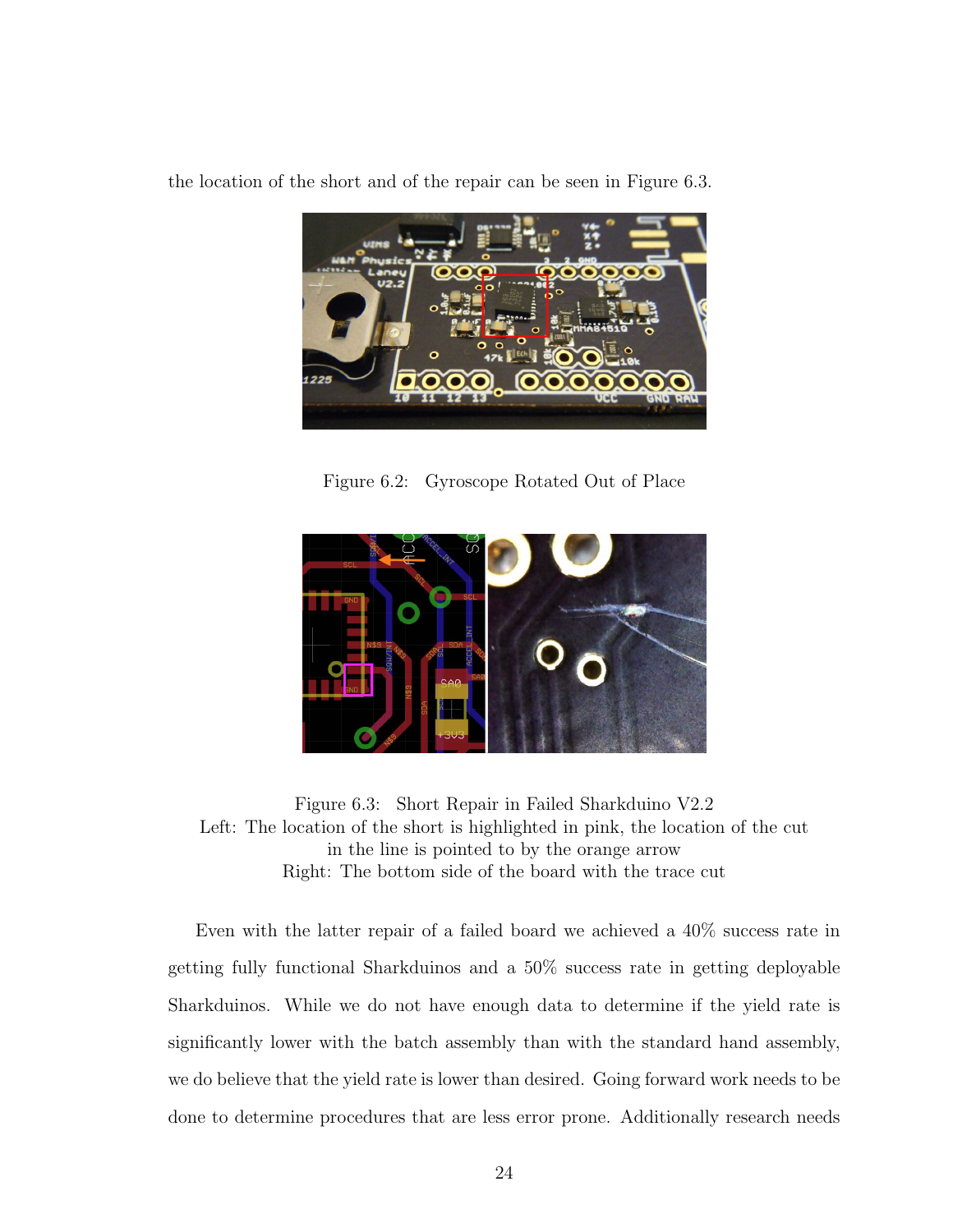to be done in reworking and repairing boards so that non-deployable Sharkduinos can be made deployable. These problems would also be mitigated by production runs using a pick and place machine.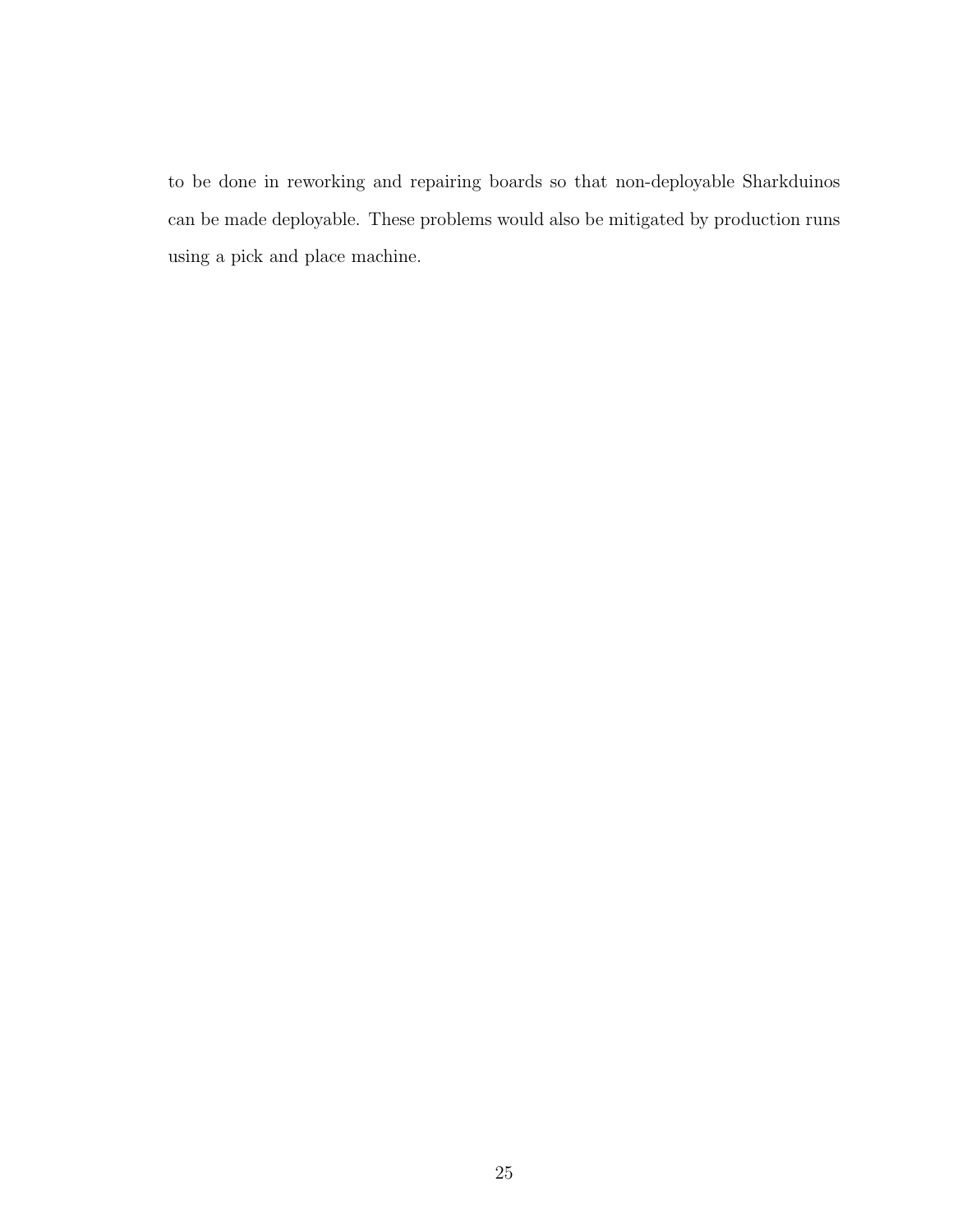# <span id="page-33-0"></span>Chapter 7 Battery Life Characterisation

One of the most important characteristics of the tag is its battery life. However during the our deployments in the summer of 2017 there was uncertainty about the expected battery life of the tags, and the battery life in the field did not seem to match up with the expected values. Due to this we began work to characterize the battery life of different versions of the tag.

The most effective and accurate way to do this was also the simplest and most time consuming: plug the tag into a fully charged battery and see how long it lasted. While doing these battery life tests the tag was left to sit in a controlled environment, so that we could be sure that the results were accurate and comparable. The most important variables to control for were temperature, movement of the tag, and tag sample rate. The temperature has to be controlled because LiPo batteries demonstrate a temperature dependence [\[13\]](#page-39-12). The physical movement of the tag needed to be controlled to ensure that no mechanical failure, could cause the tag to shut off prematurely.

These tests have been conducted sporadically since September 2016. A list of all controlled battery tests conducted since that time is given in Table [7.1.](#page-34-0) Average constant current draw is the variable of interest in the data. It was calculated by dividing the battery capacity by the time the tag was powered. We expected that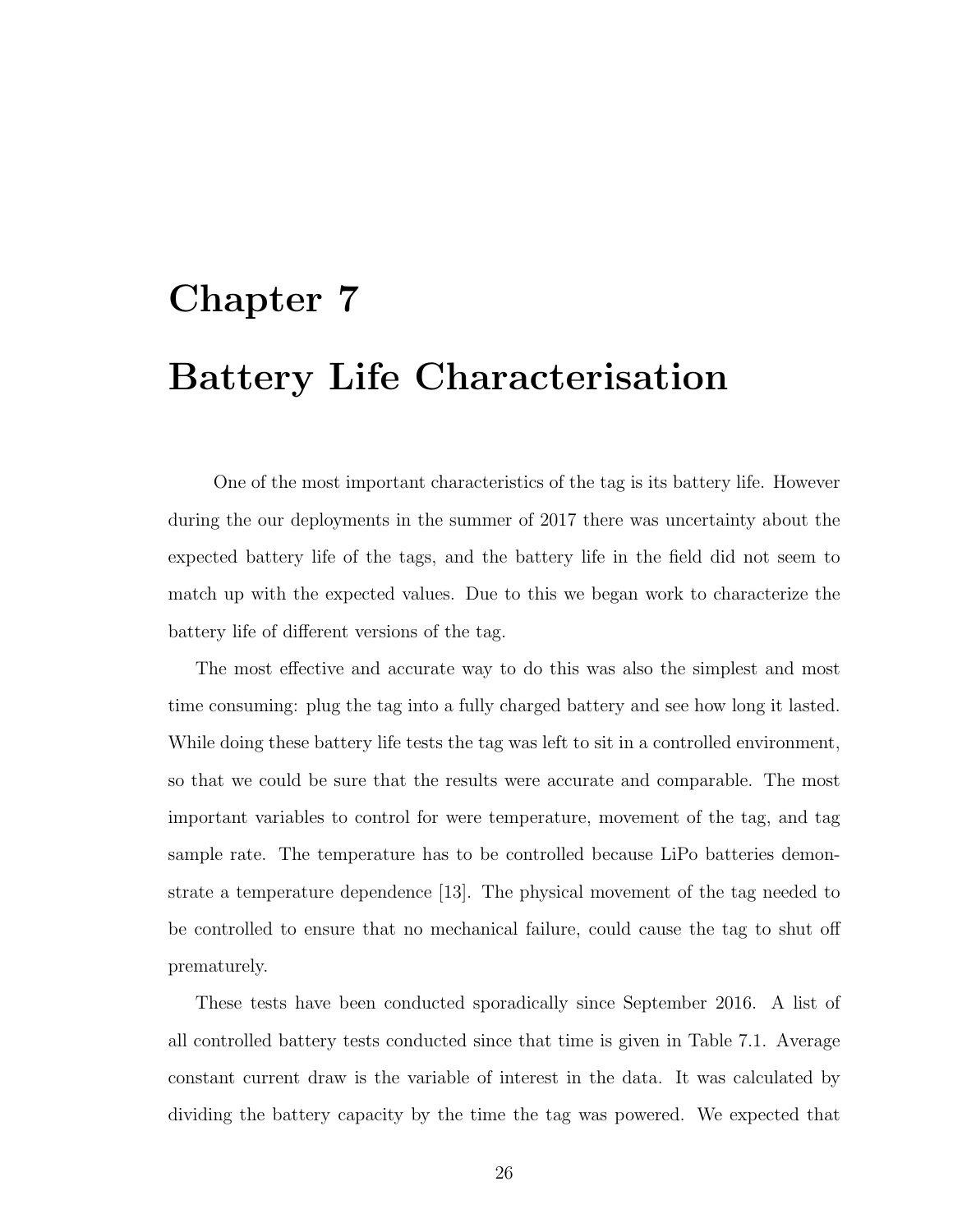the average constant current draw would be roughly similar between all 2.x tags, and that the 2.x tags would exhibit a significantly smaller average constant current draw than the 1.0 tag. This is because the 2.x tag used a significantly lower power sensor package then the 1.0 tags.

| All tests done at room temperature ( $\sim$ 20 C) at 2011 sample rate |                              |                  |                  |                  |                                          |  |
|-----------------------------------------------------------------------|------------------------------|------------------|------------------|------------------|------------------------------------------|--|
| Sharkduino                                                            | <b>Battery Size</b><br>(mAh) | Start Time       | End Time         | Duration<br>(Hr) | Average Constant<br>Current Draw<br>(mA) |  |
| V2.2 <sub>b</sub>                                                     | 1100                         | $11/6/17$ 18:44  | $11/15/17$ 7:16  | 204.54           | 5.4                                      |  |
| V2.0a                                                                 | 500                          | $11/10/17$ 13:58 | $11/14/17$ 11:59 | 94.02            | 5.3                                      |  |
| V2.2c                                                                 | 500                          | $11/10/17$ 13:43 | $11/14/17$ 11:18 | 93.58            | 5.3                                      |  |
| V2.2 <sub>b</sub>                                                     | 500                          | $10/13/17$ 12:57 | $10/17/17$ 20:53 | 103.93           | 4.8                                      |  |
| V2.2f                                                                 | 500                          | $10/13/17$ 11:57 | $10/13/17$ 23:14 | 11.29            | 44                                       |  |
| V2.1a                                                                 | 500                          | $10/13/17$ 13:04 | $10/17/17$ 17:38 | 100.57           | 5.0                                      |  |
| V2.0 <sub>b</sub>                                                     | 500                          | $10/8/17$ 19:34  | $10/12/17$ 17:06 | 93.54            | 5.3                                      |  |
| V2.2 <sub>b</sub>                                                     | 500                          | $10/9/17$ 12:19  | $10/10/17$ 19:38 | 31.33            | 16                                       |  |
| V2.2f                                                                 | 500                          | $10/6/17$ 9:27   | $10/6/17$ 18:22  | 8.91             | 56                                       |  |
| V2.2f                                                                 | 500                          | $10/5/17$ 17:53  | $10/6/17$ 2:42   | 8.80             | 57                                       |  |
| V2.0 <sub>b</sub>                                                     | 500                          | $1/27/17$ 15:39  | $2/2/17$ 1:23    | 129.72           | 3.9                                      |  |
| V1.0a                                                                 | 400                          | $9/6/16$ 15:26   | $9/7/16$ 0:36    | 9.17             | 44                                       |  |

<span id="page-34-0"></span>Table 7.1: All Sharkduino Battery Tests All tests done at room temperature  $({\sim}20\degree C)$  at 25Hz sample rate

From this table, it appears that there was a large variance in battery life, independent of time. The cause of this maybe that many of the measurements were taken on the Sharkduino V2.2f. This tag appears to show atypical battery life performance. This is clearly seen when its battery life is compared to that of the V2.2b. These tags are the same version and run the same code, so they should show identical battery life characteristics. Unexpectedly, they do not. The characteristics of V2.2b are more in line with what is expected from the similar V2.0 and V2.1 tags. This led us to conclude that there was a hardware problem with tag V2.2f. Removing that tag from the data we get the results in Table [7.2.](#page-35-0)

The difference between the average constant current draw seen in V2.2b between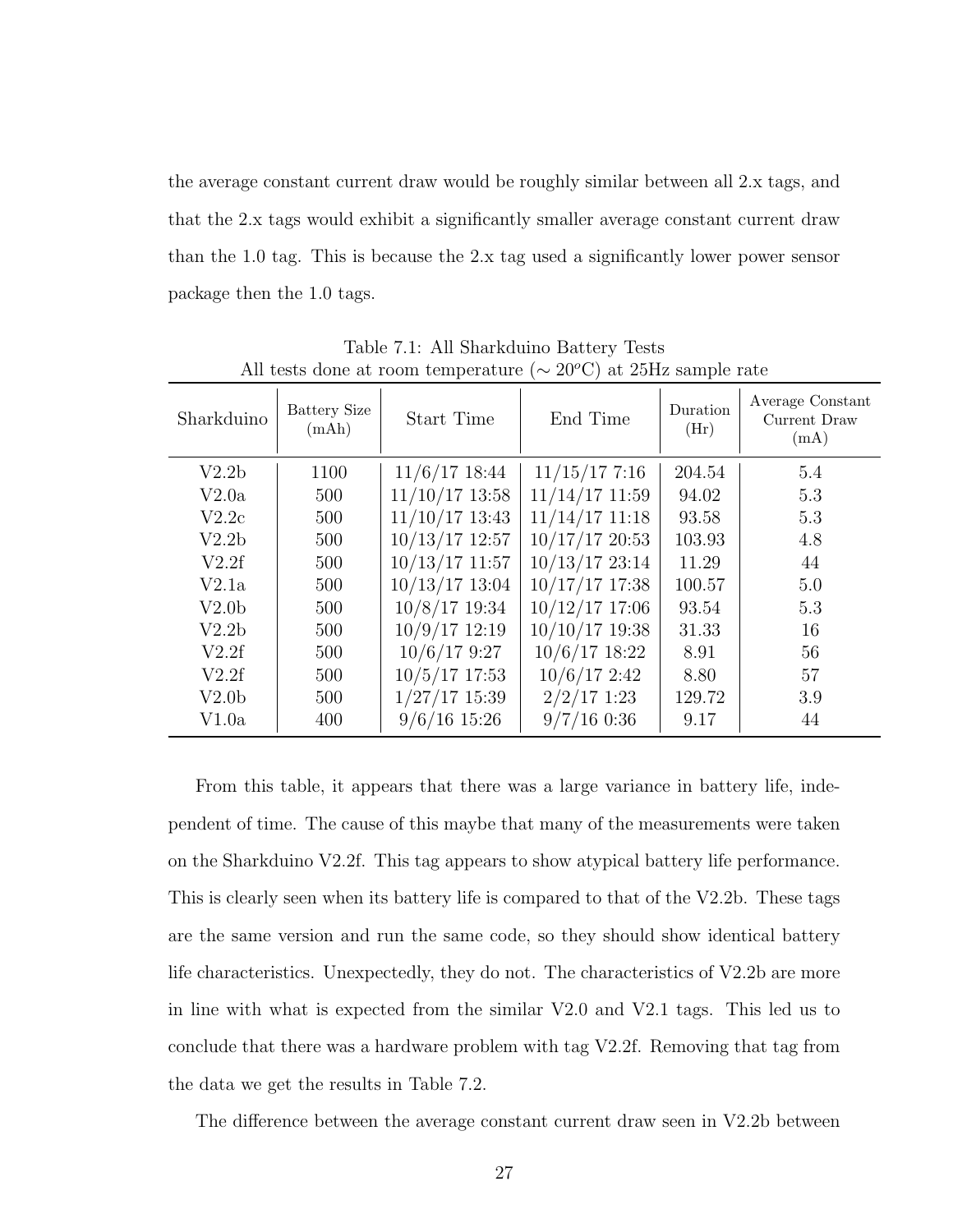| Sharkduino        | <b>Battery Size</b><br>(mAh) | Start Time       | End Time         | Duration<br>(Hr) | Average Constant<br>Current Draw<br>(mA) |
|-------------------|------------------------------|------------------|------------------|------------------|------------------------------------------|
| V2.2 <sub>b</sub> | 1100                         | $11/6/17$ 18:44  | $11/15/17$ 7:16  | 204.54           | 5.4                                      |
| V2.0a             | 500                          | $11/10/17$ 13:58 | $11/14/17$ 11:59 | 94.02            | 5.3                                      |
| V2.2c             | 500                          | $11/10/17$ 13:43 | $11/14/17$ 11:18 | 93.58            | 5.3                                      |
| V2.2 <sub>b</sub> | 500                          | $10/13/17$ 12:57 | $10/17/17$ 20:53 | 103.93           | 4.8                                      |
| V2.1a             | 500                          | $10/13/17$ 13:04 | $10/17/17$ 17:38 | 100.57           | 5.0                                      |
| V2.0 <sub>b</sub> | 500                          | $10/8/17$ 19:34  | $10/12/17$ 17:06 | 93.54            | 5.3                                      |
| V2.2 <sub>b</sub> | 500                          | $10/9/17$ 12:19  | $10/10/17$ 19:38 | 31.33            | 16                                       |
| V2.0 <sub>b</sub> | 500                          | $1/27/17$ 15:39  | $2/2/17$ 1:23    | 129.72           | 3.9                                      |
| V1.0a             | 400                          | $9/6/16$ 15:26   | $9/7/16$ 0:36    | 9.17             | 44                                       |

<span id="page-35-0"></span>Table 7.2: Sharkduino Battery Tests with V2.2f removed All tests done at room temperature ( $\sim 20^{\circ}$ C) at 25Hz sample rate

10/9/17 and 10/13/17 can be accounted for by a bug discovered and then fixed in the tag code. While conducting these battery tests, both V2.2b and V2.2f were showing lower than expected battery life. The main change between V2.2b and V2.1/0 was the addition of an interrupt line from the FXAS21002 gyroscope. This line was not used in the code, but was added to the hardware to allow for future development. During the investigation we discovered that the default behavior of the gyroscope was to expect the interrupt pin to be connected to a pulled down line [\[9\]](#page-39-8), however it was connected to a pulled up line. This created a virtual short that significantly impacted the average constant current draw of the tag. Upon changing the code for the gyroscope to expect to be connected to a pulled up line the constant current draw of both the V2.2b and V2.2f decreased significantly (Table [7.1\)](#page-34-0). This brought the V2.2b into expected levels, while V2.2f was improved but still operating with a higher than expected constant current draw.

Finally the change in average constant current draw between the tests on tag V2.0b conducted between 1/27/17 and 10/8/17 can also be attributed to changes in code. At the time of the 1/27/17 test the data provided by the FXAS21002 gyroscope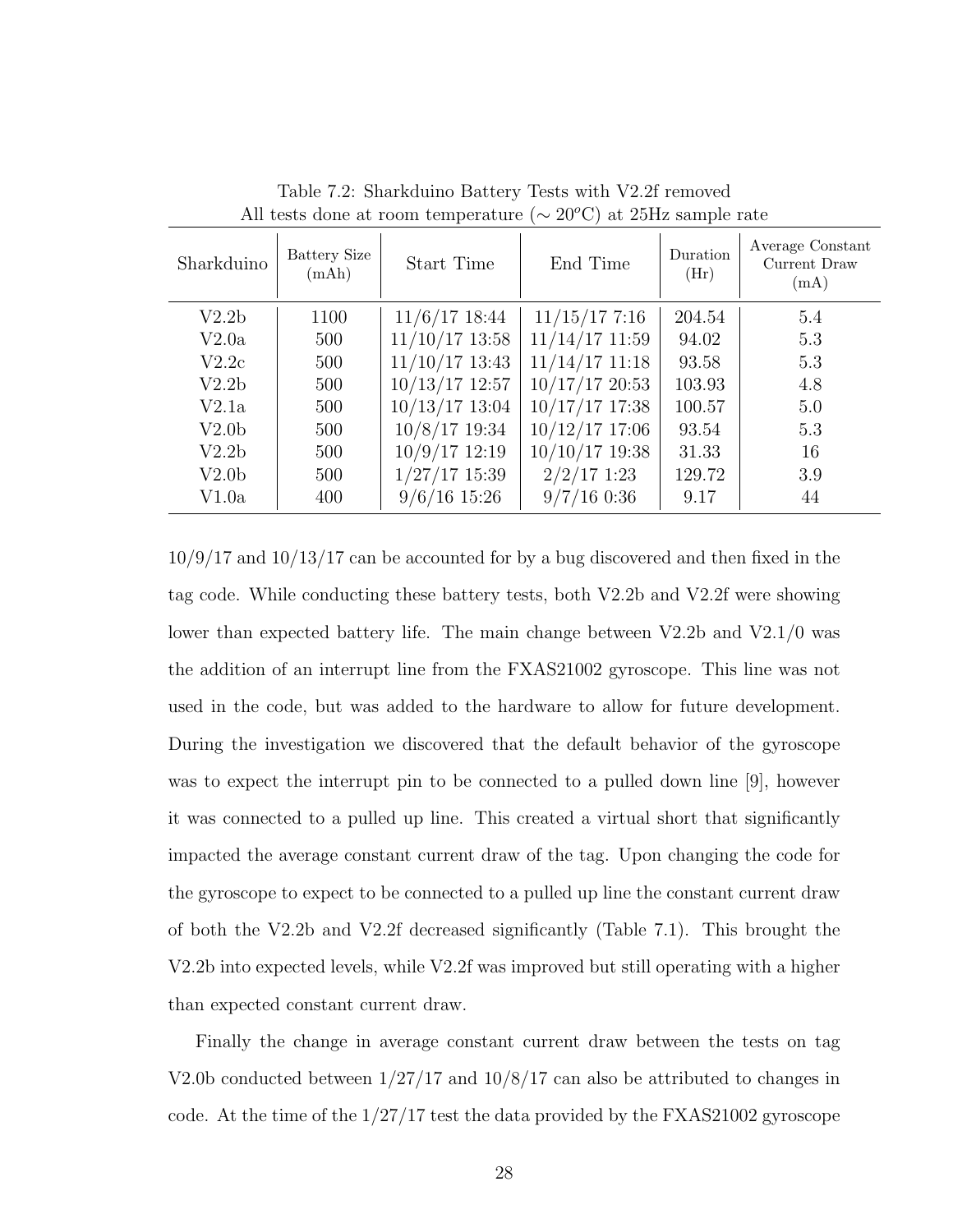was incorrect due to a bug in the implemented library. This bug was repaired before the test conducted on 10/8/17. The reason that this bug had such an impact on constant current draw is still unknown. We are working with the software team to compare the code base between these tests and identify the cause of this change.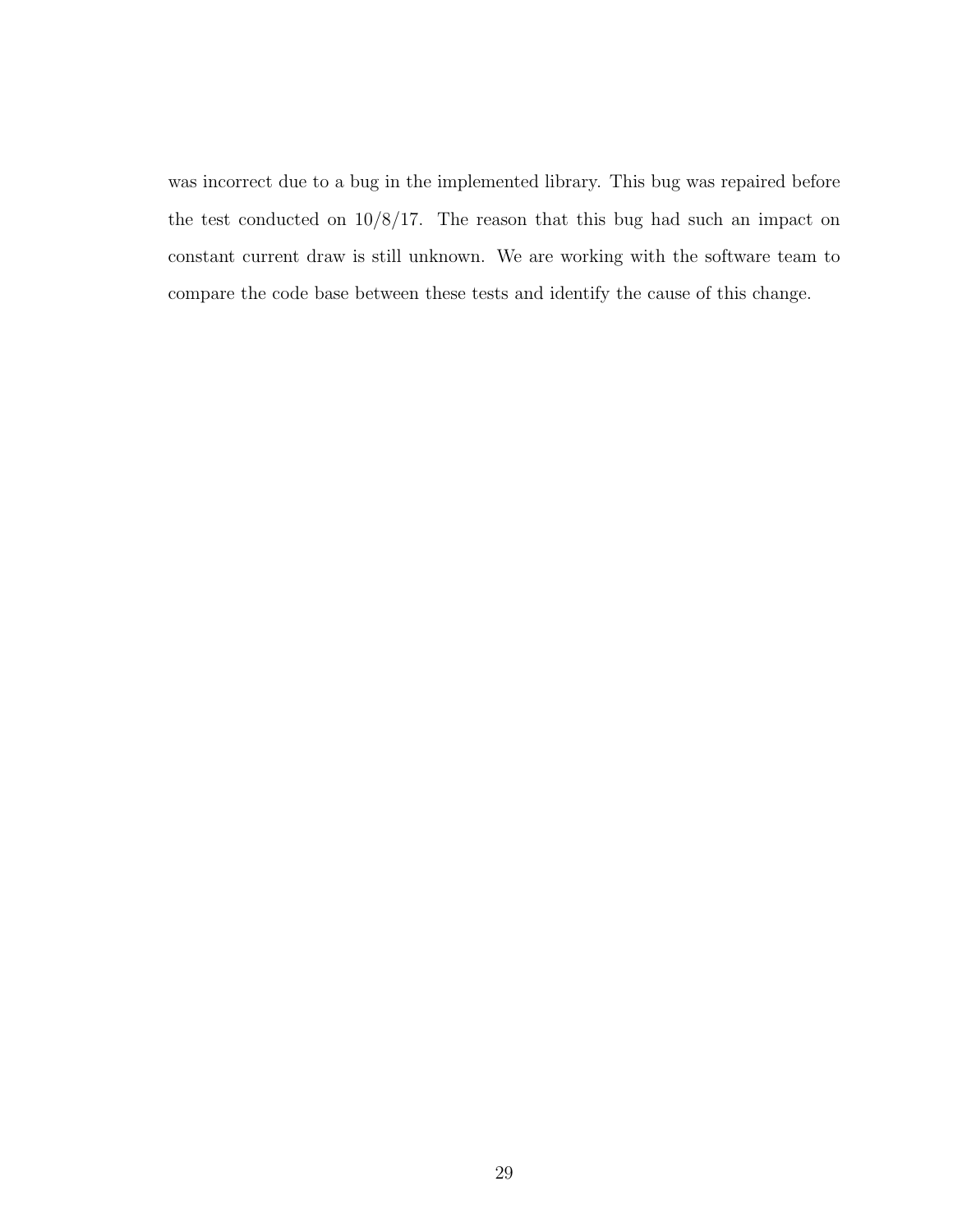# <span id="page-37-0"></span>Chapter 8 Conclusion

#### <span id="page-37-1"></span>8.1 Further Work

There are still many possible ways to improve the system. Some smaller scale improvements have already been discussed, but large changes to the system have also been considered.

A possible improvement to the system would be the inclusion of a magnetometer. This sensor detects magnetic fields, and would allow us to know the device's bearing relative to the earth's magnetic field (i.e. North, South, East, or West). This, in conjunction with the accelerometer and gyroscope, would allow us to get precise orientation information for the animal and allow us to understand its movements with greater precision [\[14\]](#page-40-0). Additionally we would gain insight into the migratory patterns of the animal. The addition of a magnetometer does however come with some disadvantages. It consumes power, reducing the battery life of the tag. It also adds complexity to both the hardware design and code. This increases the probability of errors or malfunctions on the tag. Finally it would slightly increase the price of the tag. At this time we do believe that the benefits of the magnetometer outweigh the costs. We are currently working on selecting a magnetometer and creating initial designs for it. At the time of this writing the most likely magnetometer for us to use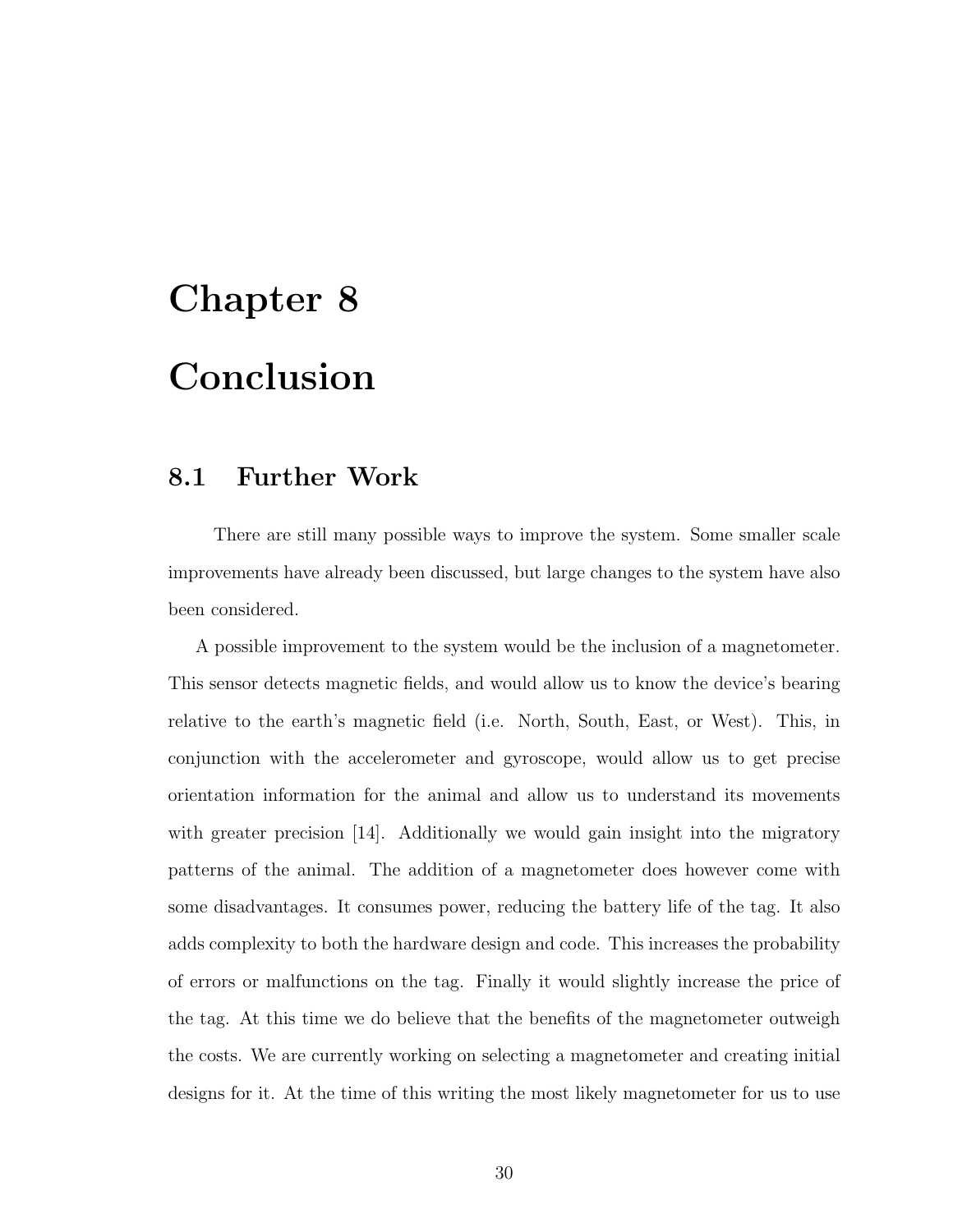is the MAG3110 [\[15\]](#page-40-1).

We can also improve the system without changing the sensor package. The board can be made smaller and more streamlined. There is also a possibility to make the boards wireless by using Bluetooth Low Energy (BLE) for data communication, and inductive charging for power. Making the board fully wireless would greatly reduce the cost and complexity of potting the system. It would also be a novel feature that does not exist commercially.

Another aspect of the tag that needs to be developed is the recovery system. The tag must be able to detach itself from an animal, surface, and emit a signal so that it can be located and retrieved. [\[16\]](#page-40-2), [\[17\]](#page-40-3). Commercial options for this do exist, but research needs to be done into which one is the best for our sensor. Additionally research is needed into whether it would be more cost effective or more desirable to design our own recovery mechanism. Since our deployments focus on the Chesapeake Bay many communication systems, such as cellular, are available to us. Because a large amount of marince science research occurs in similar costal zones, this would be useful not just for our tag, but for all the researchers working in areas where cellular and other communication systems are available.

Finally research can be done into other non-marine science areas in which this sort of small, cheap sensor system could be useful. An example of this is in shipping packages: a Sharkduino like system could easily be included in a delicate package to allow the recipient or shipper to tell if the package has been exposed to extreme movement. Another example is in aviation. The system we have made is similar to the inertial measurement units (IMUs) used in drones. It however is very low power usage so it could be used on smaller drones that are tightly power constrained. We believe that this sort of cheap and durable sensor system can be used for a wide variety of tasks in many fields.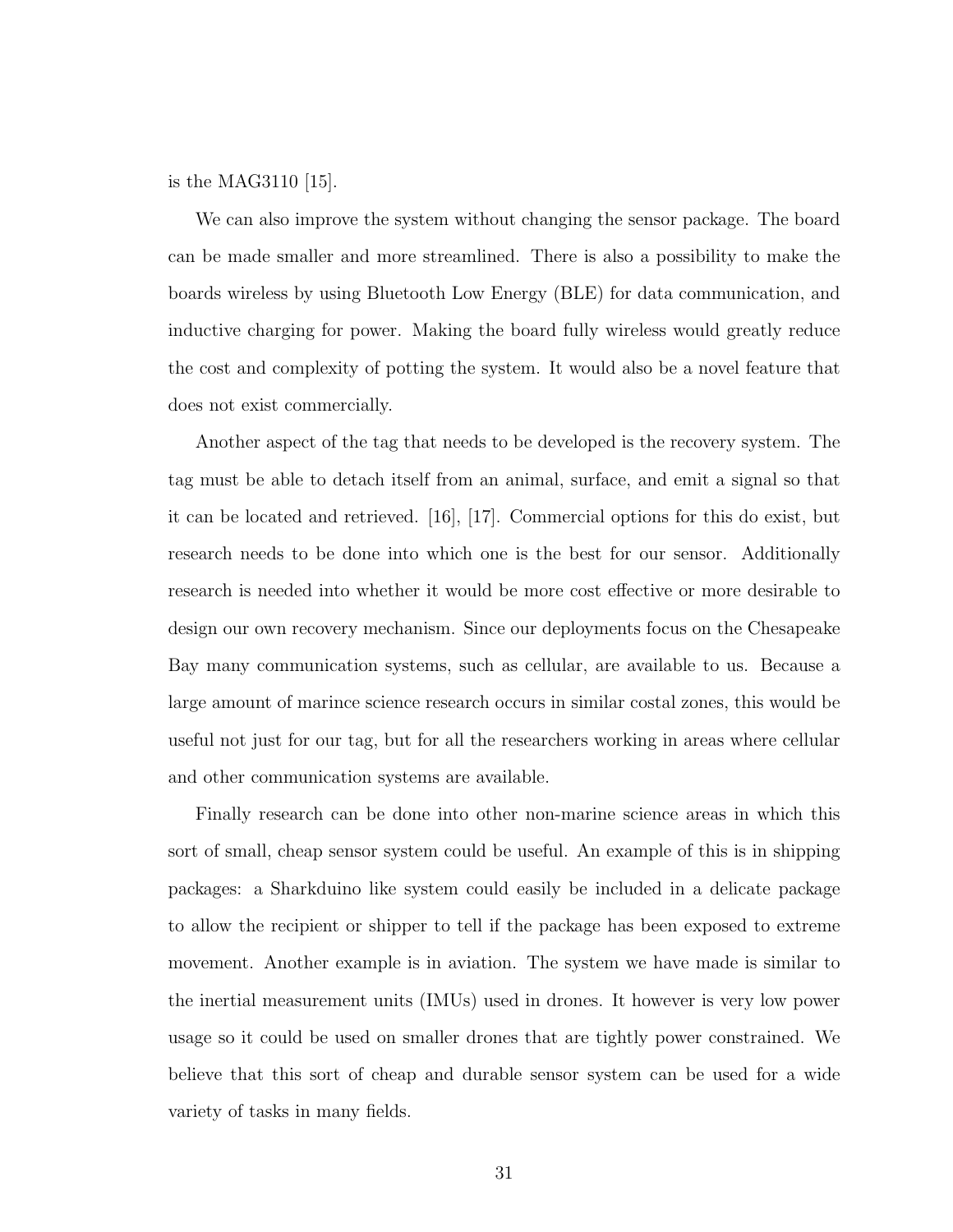## Bibliography

- <span id="page-39-0"></span><sup>1</sup>Xtrinsic mma8452q 3-axis, 12-bit/8-bit digital accelerometer, 8.1, Freescale Semiconductor (Oct. 2013).
- <span id="page-39-1"></span> $^{2}L3qd20h$ : mems motion sensor: three-axis digital output gyroscope, 2nd ed., STMicroelectronics (Mar. 2013).
- <span id="page-39-2"></span><sup>3</sup>Ds3234: extremely accurate spi bus rtc with integrated crystal and sram, 3rd ed., Maxim Integrated (July 2010).
- <span id="page-39-3"></span> $^{4}$ Mcp73831/2: miniature single-cell, fully integrated li-ion, li-polymer charge management controllers, Microchip Technology Inc. (Mar. 2014).
- <span id="page-39-4"></span> $5\,Ms5803-14ba\,minature\,14\,bar\,module$ , 5th ed., TE Connectivity Corporation (Sept. 2012).
- <span id="page-39-5"></span> $6Tmp102$ : low power digital temperature sensor with smbus<sup>TM</sup>/two-wire serial interface in sot563, Texas Instruments (Oct. 2008).
- <span id="page-39-6"></span><sup>7</sup>M. J. Ross and J. H. Mccormick, "Effects of external radio transmitters on fish", The Progressive Fish-Culturist 43, 67–72 (1981).
- <span id="page-39-7"></span>8 I. A. Bouyoucos, C. D. Suski, J. W. Mandelman, and E. J. Brooks, "Effect of weight and frontal area of external telemetry packages on the kinematics, activity levels and swimming performance of small-bodied sharks", Journal of Fish Biology 90, 2097–2110 (2017).
- <span id="page-39-8"></span> $9$ Fxas21002c: 3-axis digital angular rate gyroscope, 2.1, Freescale Semiconductor, Inc. (May 2015).
- <span id="page-39-9"></span> $^{10}Ds1339b$ : low-current, i2c, serial real-time clock for high-esr crystals, 1st ed., Maxim Integrated (Apr. 2015).
- <span id="page-39-10"></span><sup>11</sup>Xtrinsic mma8451q 3-axis, 14-bit/8-bit digital accelerometer, 8.1, Freescale Semiconductor (Oct. 2013).
- <span id="page-39-11"></span><sup>12</sup>C. Mauney, Power-path li-ion charger selection, Application Report SLUU332 (Texas Instruments, Aug. 2008).
- <span id="page-39-12"></span><sup>13</sup>X. Gong and C. C. Mi, "Temperature-dependent performance of lithium ion batteries in electric vehicles", in [2015 ieee applied power electronics conference and](http://dx.doi.org/10.1109/APEC.2015.7104480) [exposition \(apec\)](http://dx.doi.org/10.1109/APEC.2015.7104480) (Mar. 2015), pp. 1065–1072.